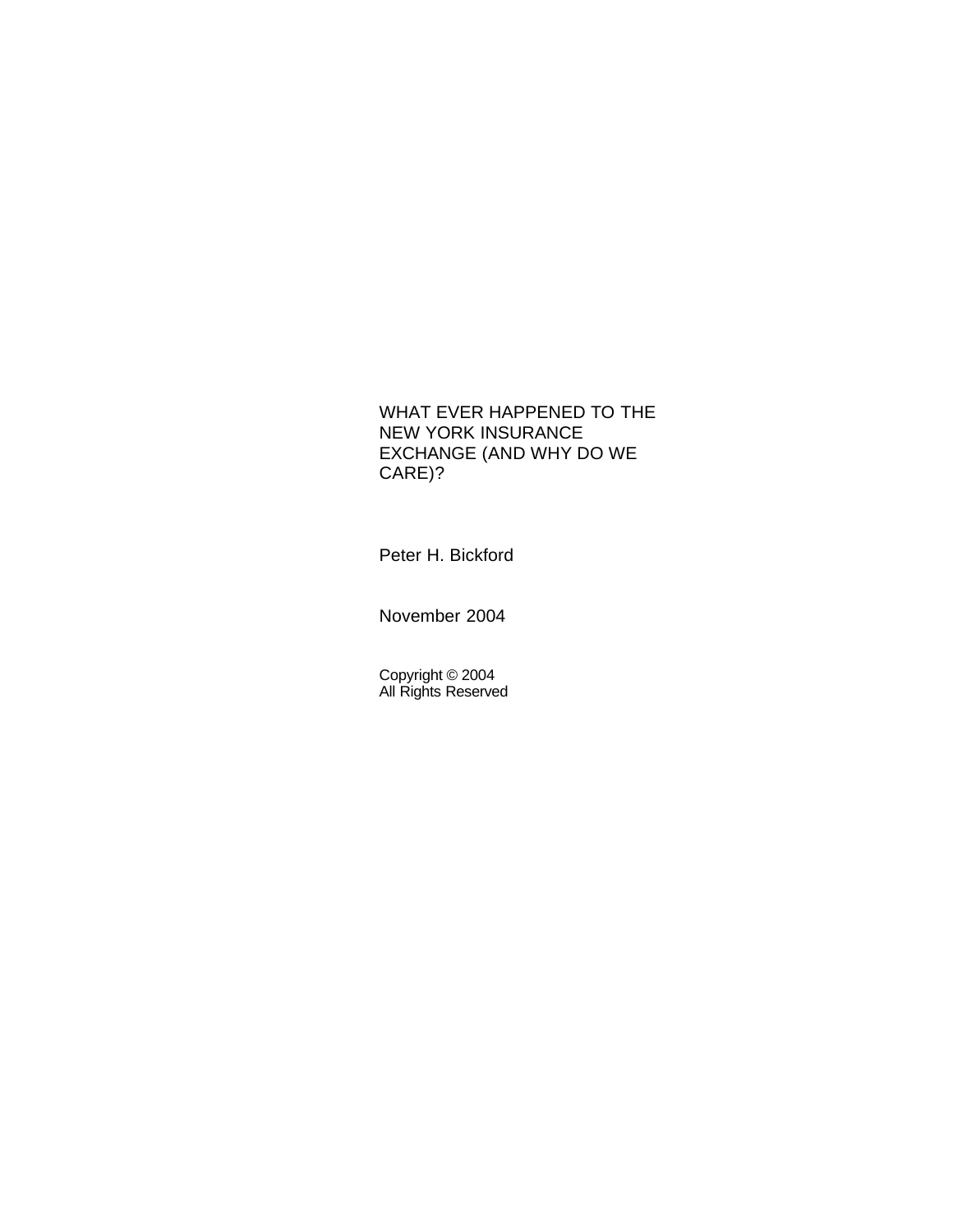# **Biographical Information**

Program Title: What Ever Happened to the New York Insurance Exchange (and why do we care)? Name: Peter H. Bickford Position or Title: Attorney at Law & Certified Reinsurance Arbitrator Address: 140 East 45th Street, 17th Floor, New York Phone: 212-826-3817 Fax: 212-593-4283 E-Mail: pbickford@pbnylaw.com Primary Areas of Practice: Insurance Corporate, Regulatory, Insolvency and Reinsurance Law Law School: University of Buffalo (JD) Postgraduate: New York University (LL.M.) Work History: Associate Counsel, United States Life Insurance Company; Counsel & Corporate Secretary, USLIFE Corporation and Subsidiaries; Vice President, General Counsel & Secretary, New York Insurance Exchange, Inc.;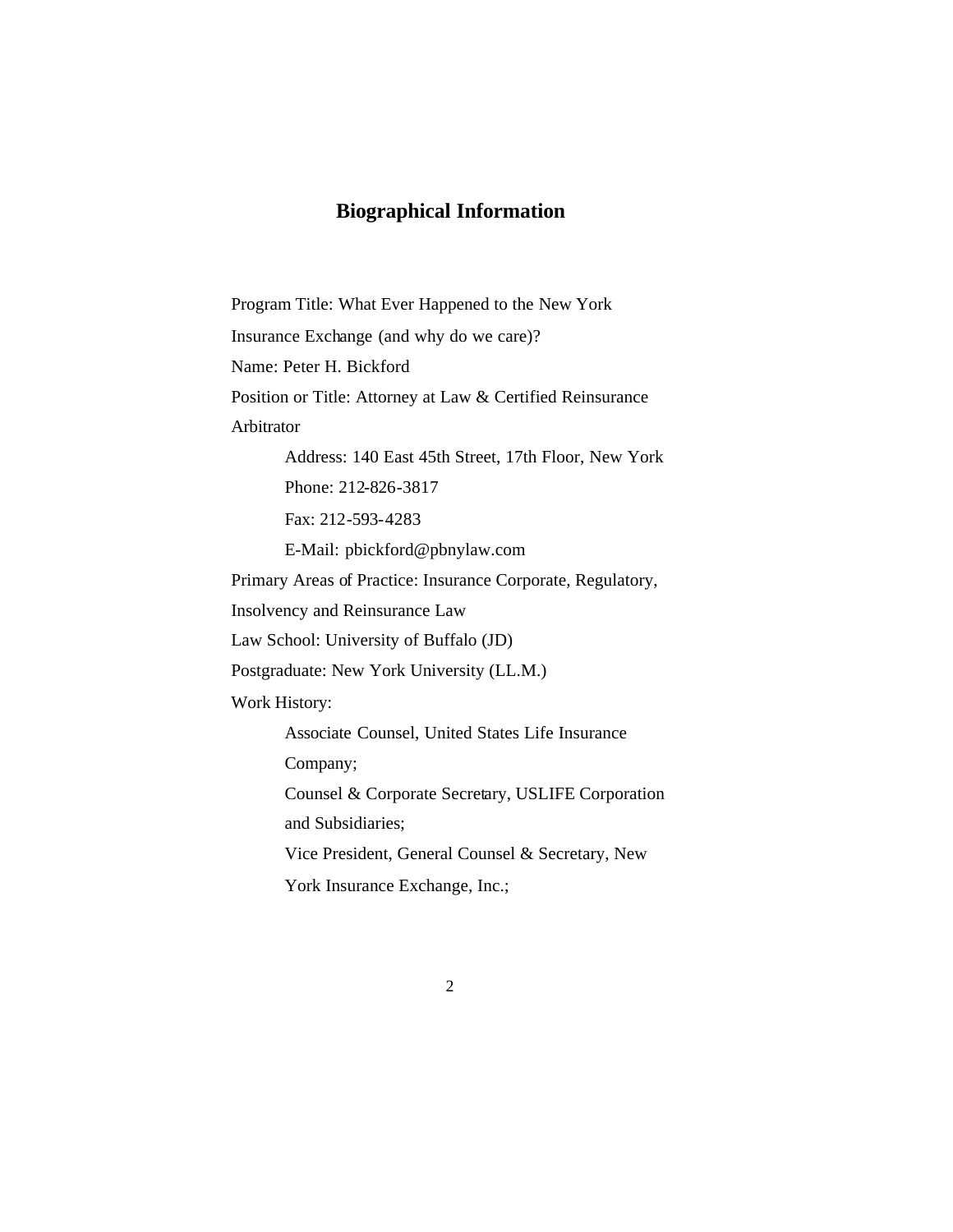Co-Chair, Insurance Corporate & Regulatory Department, Cozen O'Connor PC; Independent Counselor & Reinsurance Arbitrator Membership in Associations, Committees, etc.: American Bar Association; New York State Bar Association; Association of the Bar of the City of New York, member of its Insurance Law Committee and Chair of its Legislative Subcommittee.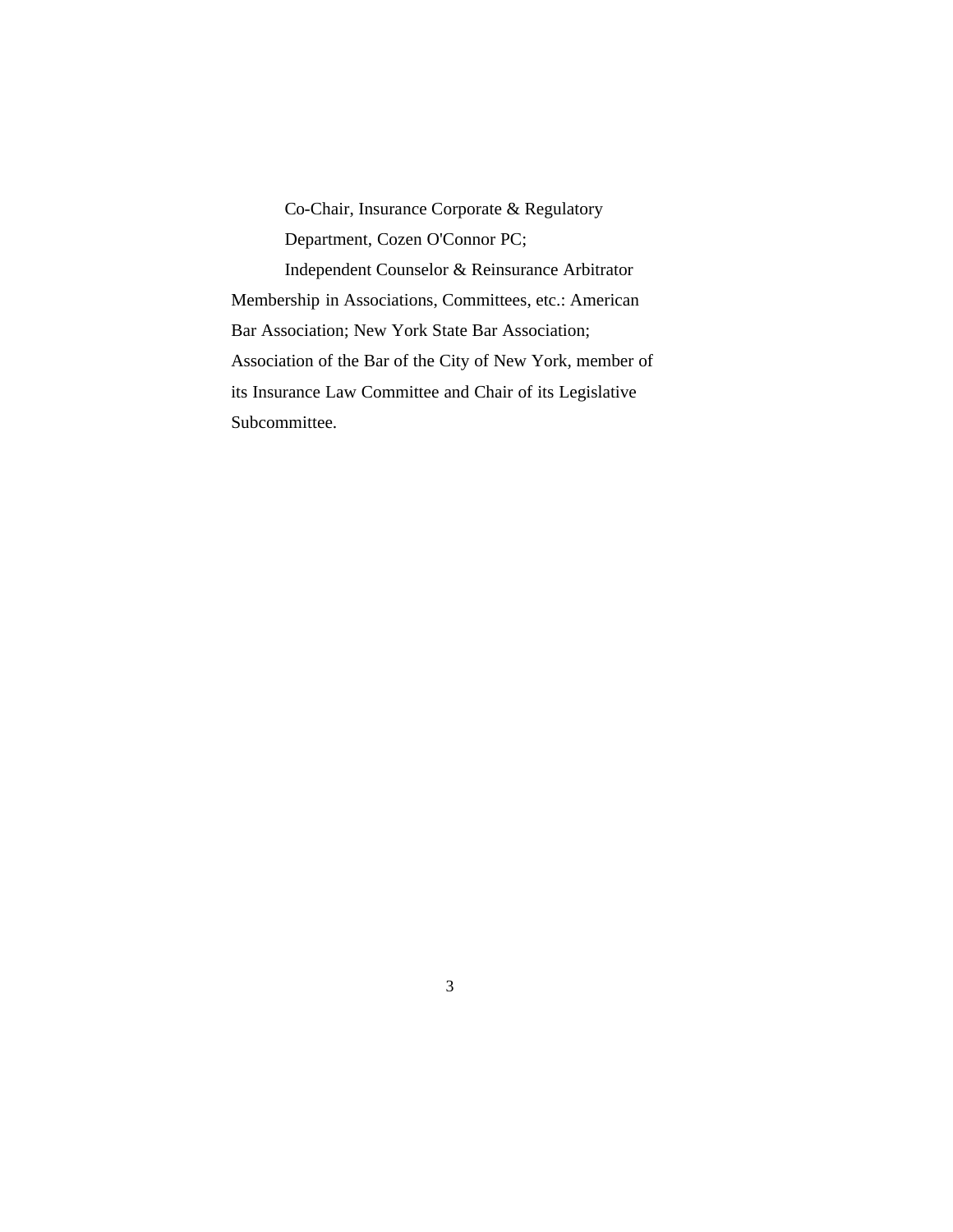# **Table of Contents**

| I. WHAT WAS THE NEW YORK INSURANCE                  |  |
|-----------------------------------------------------|--|
|                                                     |  |
|                                                     |  |
|                                                     |  |
| <b>II. THE BRIEF BUT SPECTACULAR LIFE OF THE</b>    |  |
|                                                     |  |
|                                                     |  |
|                                                     |  |
| <b>III. THE EXCHANGE SYNDICATE INSOLVENCIES  14</b> |  |
|                                                     |  |
|                                                     |  |
| 1. The KCC New York Syndicate Corp. Proceeding17    |  |
|                                                     |  |
|                                                     |  |
| A. Run-off/WINDING-UP Plans for Professional        |  |
|                                                     |  |
|                                                     |  |
|                                                     |  |
|                                                     |  |
|                                                     |  |
|                                                     |  |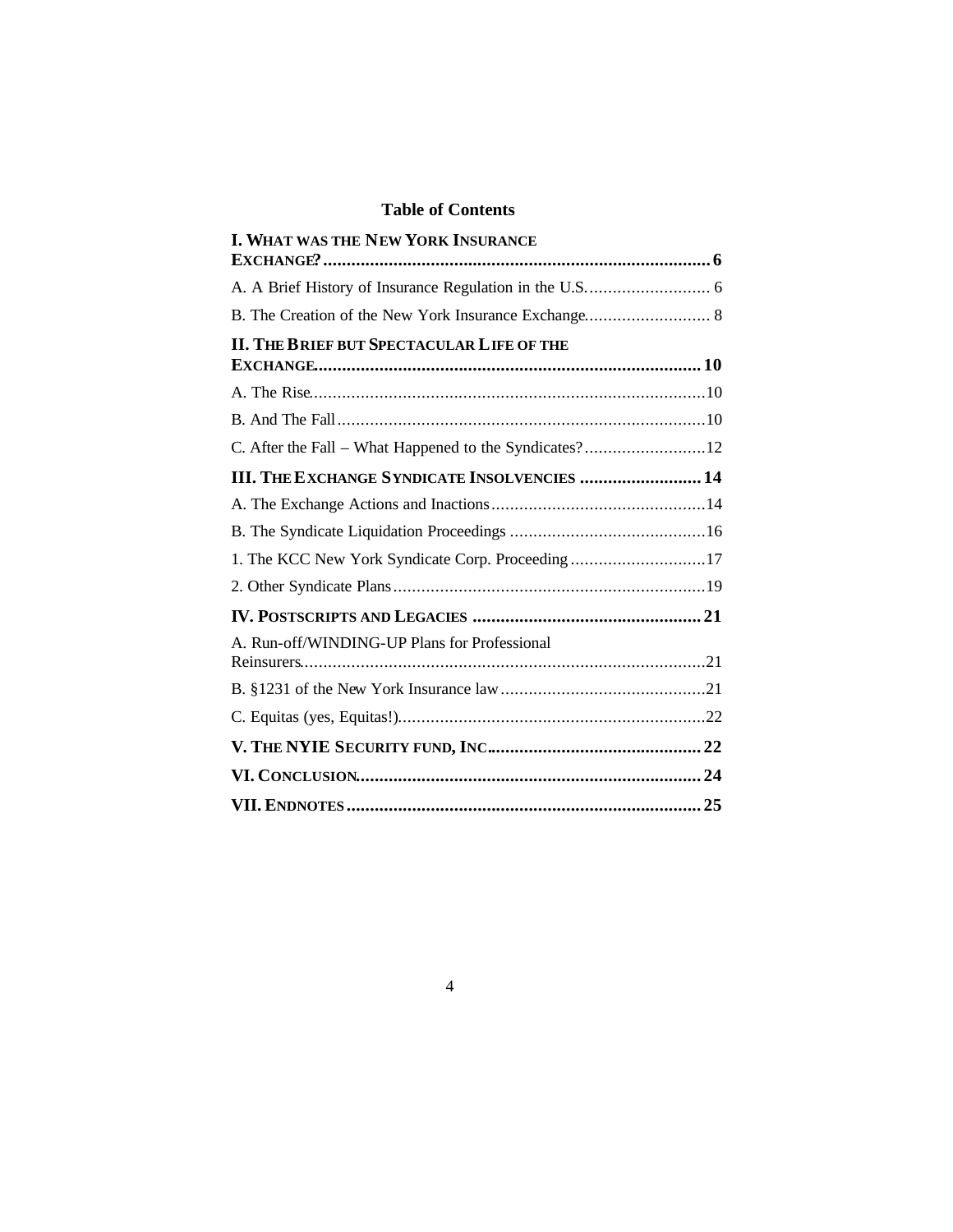# **Introduction**

In 1980 the New York Insurance Exchange opened to great fanfare and expectations as a Lloyd's type market to help stem the flow of capital and premiums out of the U.S. Seven years later the Exchange ceased to operate, and many of its underwriting syndicates were insolvent and facing liquidation. The experiences of these syndicates after the closing of the Exchange helped plant the seeds for many of the commutation, run-off and similar schemes used today to strengthen the balance sheets of reinsurers or to avoid formal, time consuming, costly and inefficient liquidation. This article will discuss the history of these efforts by the Exchange and its underwriting syndicates, the current status of some of these efforts, and the lessons learned or not learned by the market and the regulators from the Exchange experience.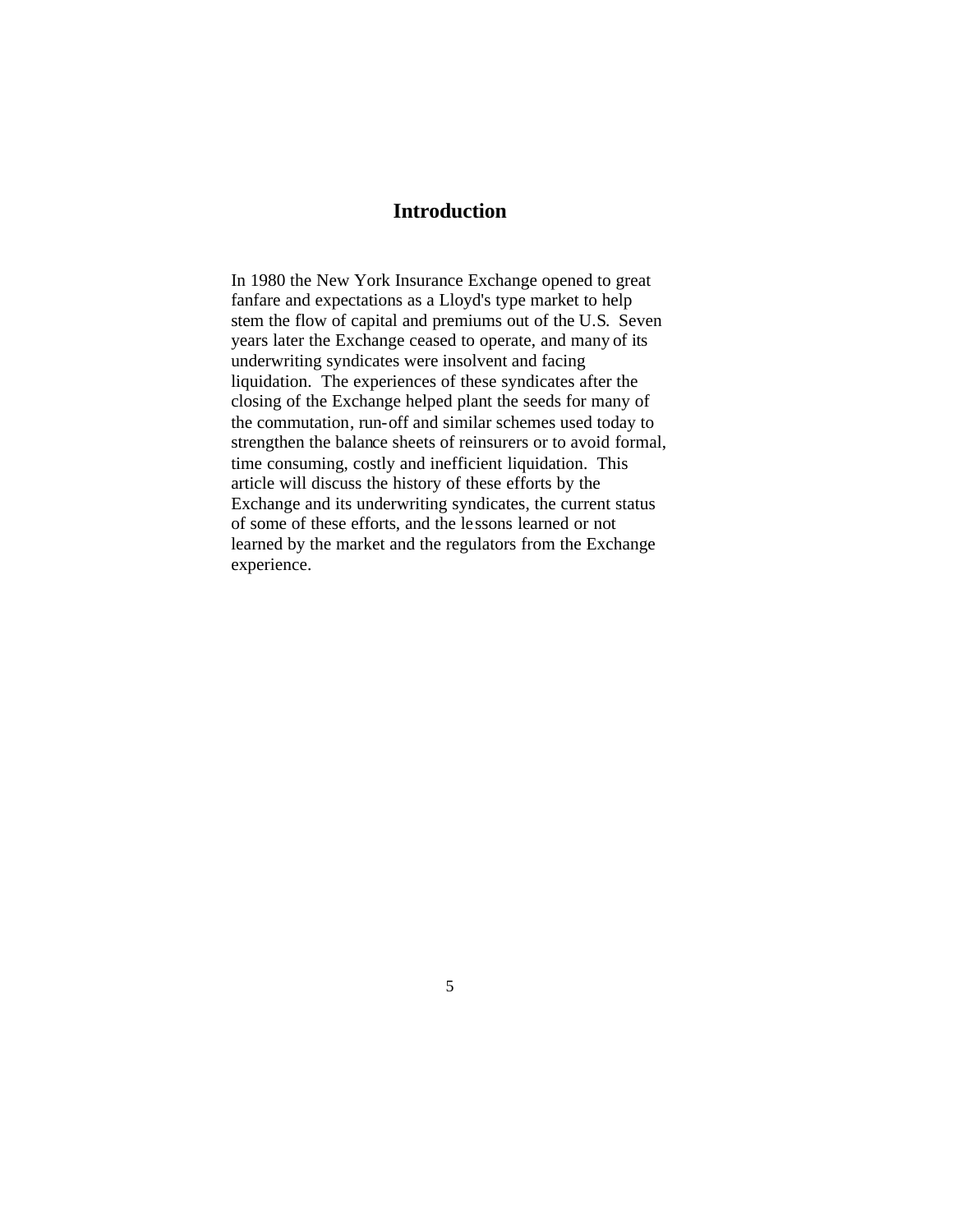## **I. WHAT WAS THE NEW YORK INSURANCE EXCHANGE?**

The New York Insurance Law devotes a whole article to a currently non-existent entity: The New York Insurance  $Exchange.<sup>1</sup>$  Additionally, the New York Insurance Department has promulgated and continues in force three regulations dealing with the operations of this non-existent entity.<sup>2</sup> So what was this entity that required so much attention by the regulators? What happened to this entity? And how is it important to us today? First, a little history.<sup>3</sup>

## **A. A BRIEF HISTORY OF INSURANCE REGULATION IN THE U.S.**

In the Mid-1970's, there was a capacity crisis in the property/casualty insurance marketplace. Unable to obtain adequate coverage in the traditional markets, insurance buyers began demanding solutions to their immediate requirements and long-term answers to persistent market cycles. (This was before the boom of offshore excess facilities, captives, risk retention vehicles and other alternative insurance and risk spreading devices.)

One answer to the capacity crisis was the insurance exchange concept. Proponents of the exchange concept pointed to the tremendous success of Lloyd's of London in the U.S. market, particularly the flexibility of the Lloyd's system in meeting new and developing insurance needs. But there was a serious roadblock to the establishment of a Lloyd's type market in the U.S. – the U.S. insurance regulatory system.

The U.S. system of state-based regulation of insurance dates back to the mid- $19<sup>th</sup>$  century. The two signal events in this period were the 1869 Supreme Court decision in *Paul v. Virginia*<sup>4</sup> upholding the constitutionality of a state's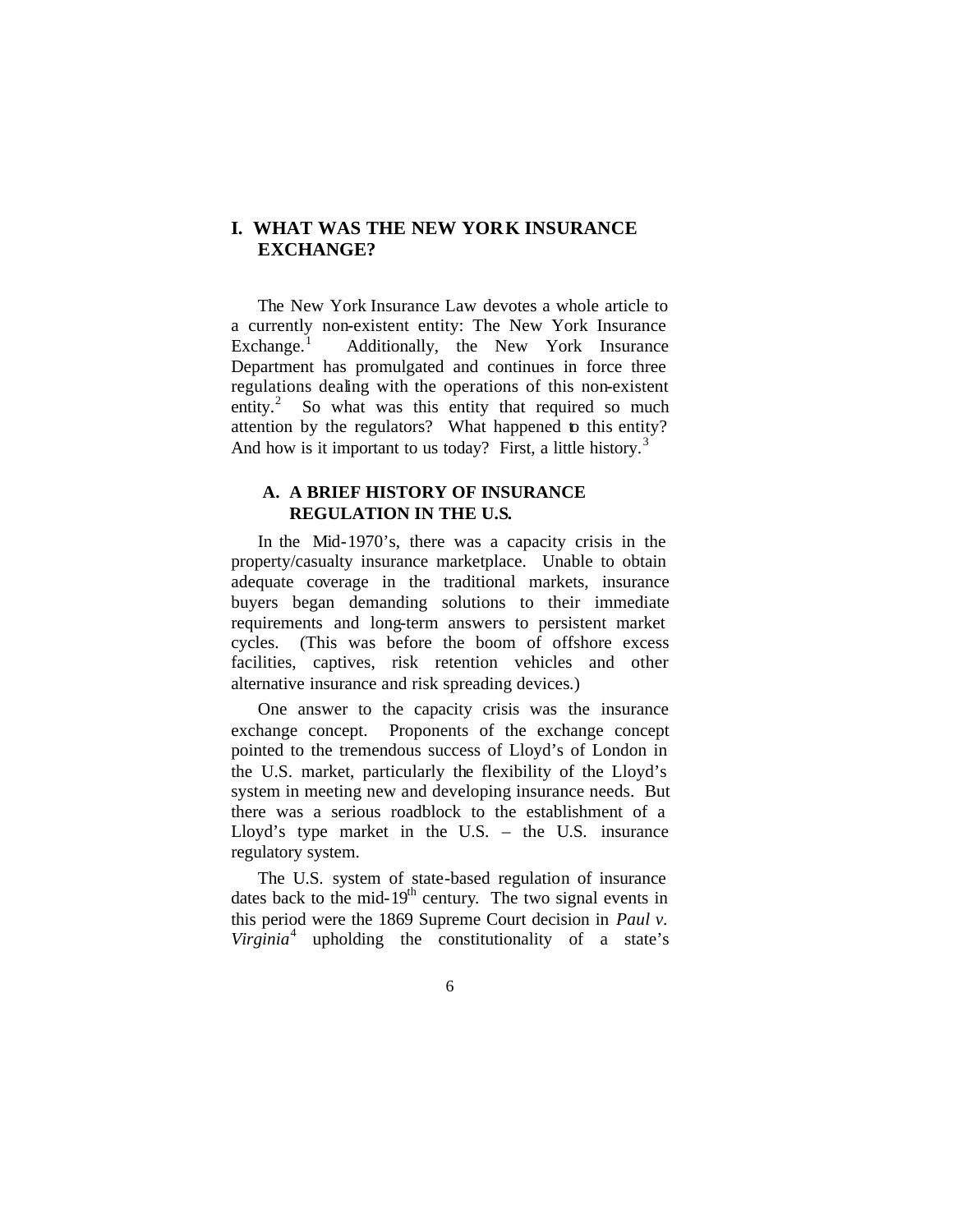regulation of foreign insurers operating within its boundaries, and the founding in 1871 of the National Convention of Insurance Commissioners (now known as the National Association of Insurance Commissioners, or the NAIC) establishing an effective means for state regulators to exchange data and develop model laws, regulations and forms.

There were numerous attempts to contest the state regulatory scheme, all of which were unsuccessful until 1944, when in *U.S. v. Southeastern Underwriters Association*<sup>5</sup> the Supreme Court held that the business of insurance was interstate commerce and therefore subject to federal antitrust laws. This unexpected decision (at least to the insurance industry) prompted the passage in 1945 of the McCarran-Ferguson Act, specifically making the business of insurance (i) a matter for state regulation, and (ii) exempt from federal antitrust laws except in cases involving boycott, coercion or intimidation, or where state regulation is not effective.

With this background and tradition of state regulation of the business of insurance, state regulators focused on two areas in particular: rates and forms. To address regulatory concerns over the drastic rate-cutting practices of thinlycapitalized companies that could result in bankruptcies and unprotected customers, many states adopted statutes requiring prior approval of rates. In addition to significantly controlling the rates charged by insurers, state regulators also developed standard policy forms to protect customers against confusing and inadequate contracts, and unscrupulous, quickdollar peddlers, particularly in the field of fire insurance.<sup>6</sup>

The focus of regulatory efforts on rates and forms made the development of a viable, self-regulated, centralized insurance market in the U.S. impractical at best. Brokers could not submit risks directly to an underwriter or underwriters, negotiate terms and conditions of coverage, and expect to bind coverage. The need to obtain rate and form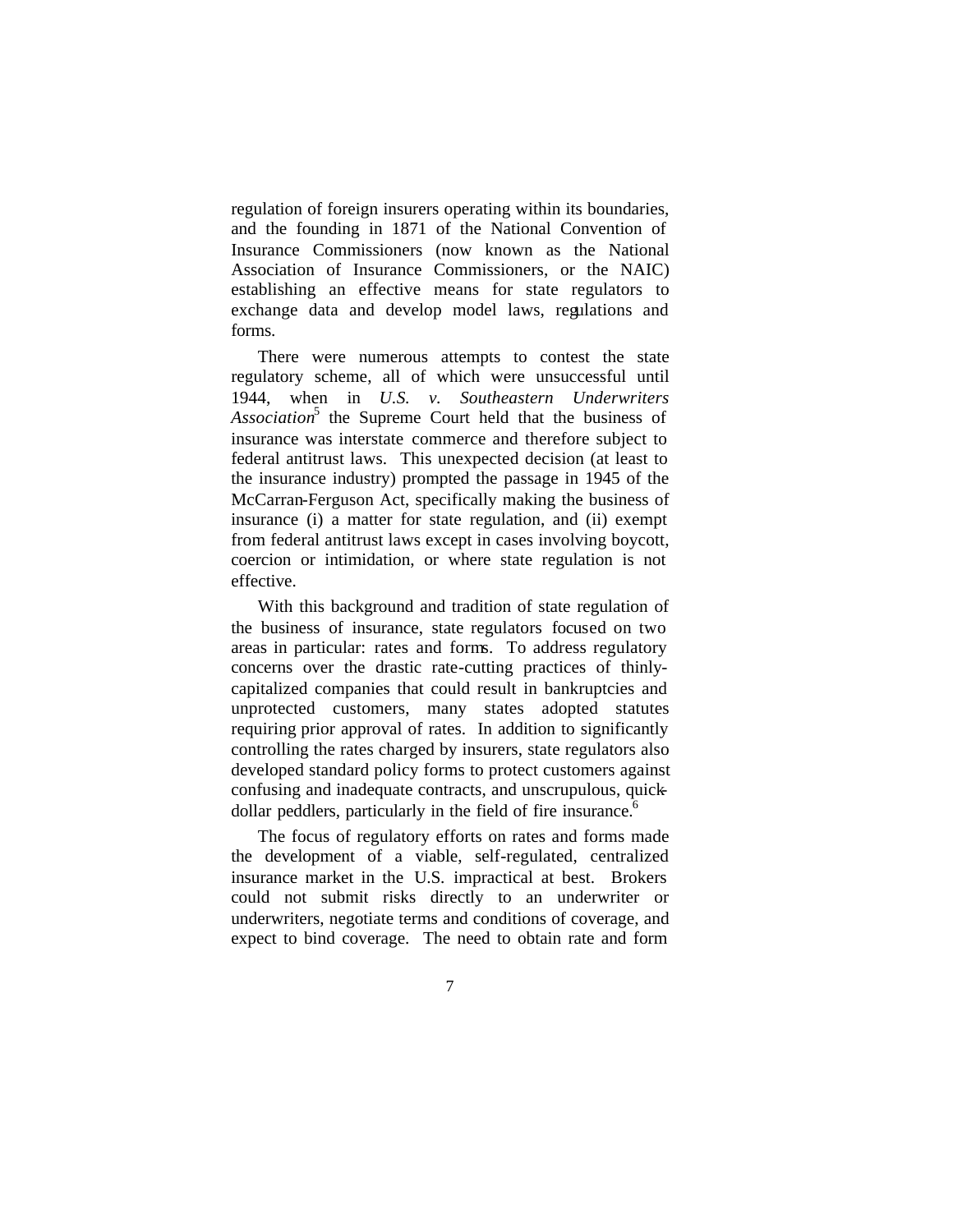approval before completing the contract in many cases left innovation and leadership in new coverages to the overseas exchange – Lloyd's of London. Lloyd's thrived in the U.S. domestic market, building a reputation as the "insurer of the world" on the inability of the U.S. insurance industry to provide the unusual but necessary coverages American businesses sought.

### **B. THE CREATION OF THE NEW YORK INSURANCE EXCHANGE**

The capacity crisis of the mid-70's intensified the pressures for more open competition, and also contributed to a significant growth in the reinsurance industry – unfettered by the rate and form requirements placed on primary companies by state regulators. The impact of these two trends was reflected in New York with the adoption in June 1978 of the "Free Trade Zone" and insurance exchange legislation.

The Free Trade  $Zone<sup>7</sup>$  was New York's response to the perceived need for greater market flexibility by allowing licensed insurers in New York to write large or hard-to-place commercial risks free from rate and form restrictions. The insurance exchange legislation – originally conceived (and for the most part operated) as a reinsurance exchange – was a direct result of the concern over shrinking capacity and the flow of premium dollars overseas. Neither concept was able to obtain the necessary legislative and regulatory backing on its own; together, however, they were able to muster the necessary acceptance.

The 1978 insurance exchange legislation authorized the drafting of a constitution, which was adopted by statute in February 1979. The New York Insurance Exchange finally opened its doors on March 31, 1980. Ominously, the following day  $-$  April 1, 1980  $-$  was the first day of an infamous 10-day transit strike in New York City.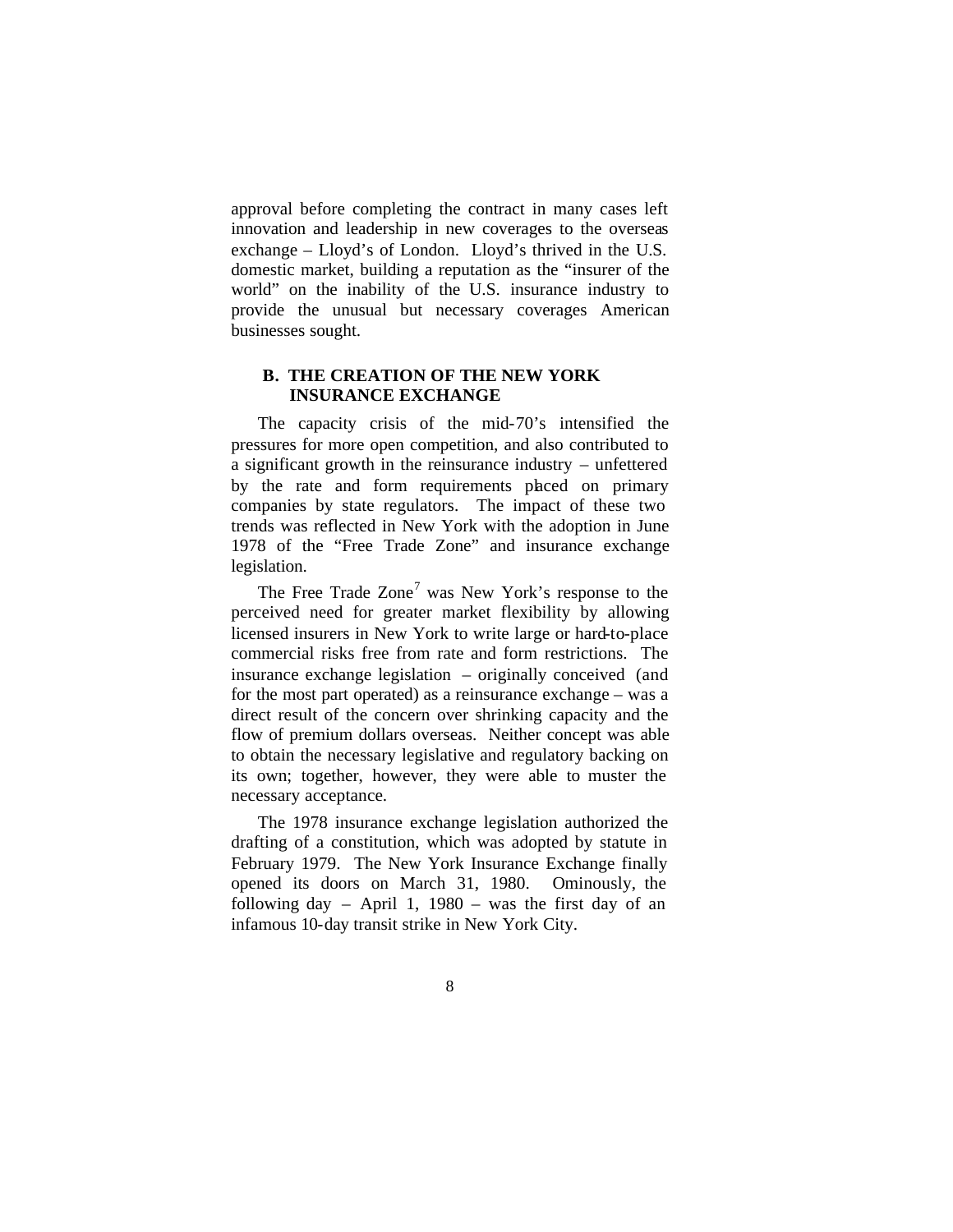The Exchange was set up to operate similar to Lloyd's as a centralized marketplace for the brokering and underwriting of insurable risks. Its two categories of members were the underwriting members (or syndicates), and the broker members. Only brokers approved by the Exchange as members or associates could place business with the syndicates, and all business was to be processed through the Exchange facility. The basic elements of the Exchange were:

- 1. A centralized trading floor;
- 2. Exclusively a brokers market;
- 3. Underwriting syndicates that were severally (not jointly) liable on their insurance or reinsurance underwritings;
- 4. All transactions were centrally processed through the Exchange facility;
- 5. Self-regulated through
	- i. common rules for the conduct of business; and
	- ii. maintaining the financial integrity of Exchange syndicates; and
- 6. The maintenance of a security fund funded by the Exchange syndicates.

Under §6201(b) of the New York Insurance Law, the Underwriting syndicates could write reinsurance, direct insurance on risks located outside the U.S., surplus lines from other states (where qualified), and risks rejected by Free Trade Zone insurers.<sup>8</sup> For a number of reasons, including competitive disadvantages and regulatory hurdles in the other states, the Exchange was essentially a reinsurance market.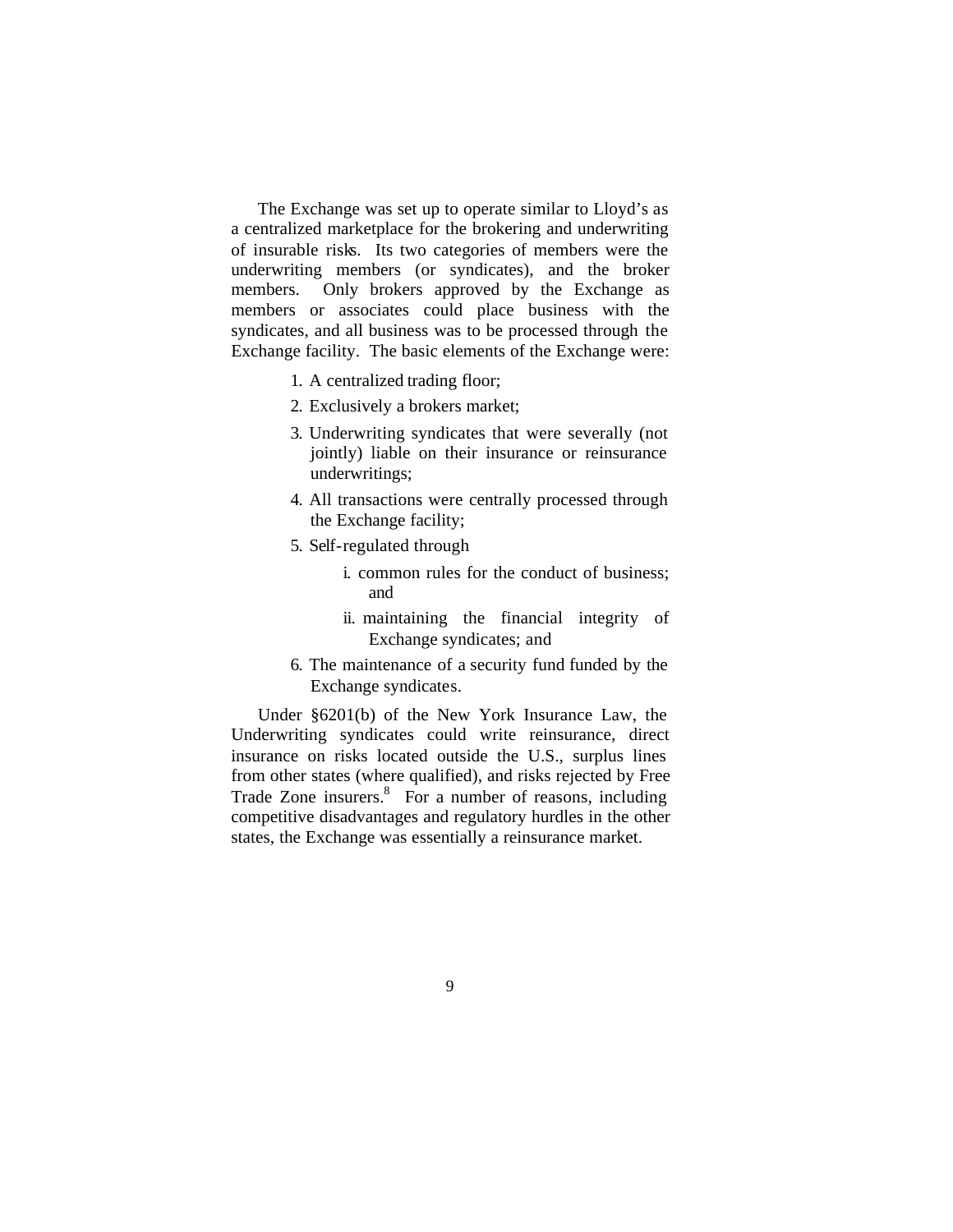# **II. THE BRIEF BUT SPECTACULAR LIFE OF THE EXCHANGE**

#### **A. THE RISE**

From its opening on March 31 through the end of 1980, a total of only \$17 million was written on the New York Insurance Exchange. Nearly all this business was reinsurance, and much of it was "directed" business from related organizations. Activity increased significantly by year-end, however, as brokers came to realize the relative ease of placement on an exchange market, and ceding companies began to accept the Exchange syndicates as reinsurers.

A 1982 study by the Diebold Group, Inc., commissioned by the Exchange's Board of Governors, predicted that the Exchange would be a major world-wide reinsurer with premium writings of \$1.2 billion by 1986, and \$5 billion by  $1991<sup>9</sup>$  and the first few years of operation seemed to confirm this optimism.

The next several years witnessed extraordinary growth on the Exchange, so that by the end of 1984, it ranked in the aggregate as the eighth largest U.S. reinsurer by premium (\$345.6 million) and fifth largest by policyholder surplus (\$182.6 million). The number of syndicates grew from sixteen on opening day to thirty-five active syndicates by December 31, 1984, and the number of participating brokers exceeded one hundred, including most of the major national brokers and reinsurance intermediaries.

It seemed as though the predictions of the Diebold Report might not have been so pie-in-the-sky after all!

#### **B. AND THE FALL**

However, it was not to be.

The tight market that helped launch the Exchange legislation in the late 70's had disappeared by the time the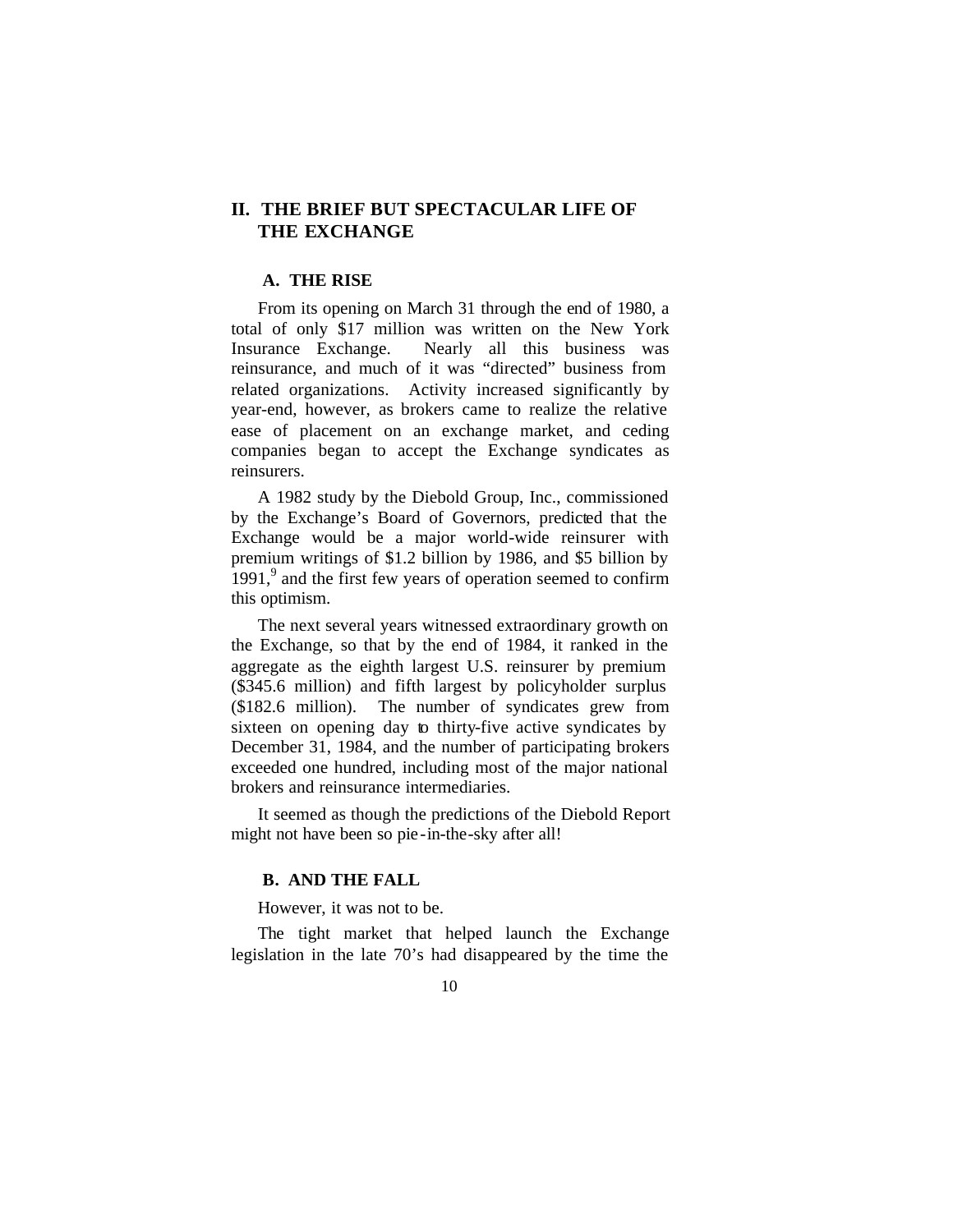Exchange opened in 1980. The rapid growth in premium volume coupled with the extreme soft market conditions of the early 1980's helped spark a growing impression in the industry that the Exchange was really the market of last resort, the "dumping ground" for the submissions from the bottom drawer that could not be placed anywhere else.

As the premium volume grew, so did the loss ratios, eventually leading the Exchange to request certain syndicates to stop underwriting new and renewal business, but these actions proved to be too little and too late. Many of the Exchange syndicates were well over their guideline capacity even before they were asked to cease writing. The syndicates also had written large volumes of business at a time of overcapacity and extremely soft pricing, with no "good times" to fall back on. Thus the seeds of financial trouble were present in the first few years of the Exchange, and by the end of 1985 the decline was in full swing.

Volume dropped in 1985 for the first time in the Exchange's short history (from \$345.6 to \$309.5 million); additional syndicates ceased writing business or sought to withdraw from the exchange; capital contributions were used to bolster sagging surplus rather than fund new syndicates; and several syndicates were placed under joint control with the Exchange to allow even closer monitoring of their financial activity by the Exchange. These actions were still inadequate, and in August 1986, five syndicates were declared insolvent by the Exchange Board of Governors and the New York Superintendent of Insurance was petitioned to liquidate four of them. By September 1987, the Exchange had petitioned the Superintendent of Insurance to liquidate three more syndicates, and many of the remaining syndicates, fearing the worst, petitioned for withdrawal from the Exchange by year-end 1987.

Although plagued by the adverse publicity of these insolvencies and the withdrawal of many of its major industry participants, as well as by a back-office operation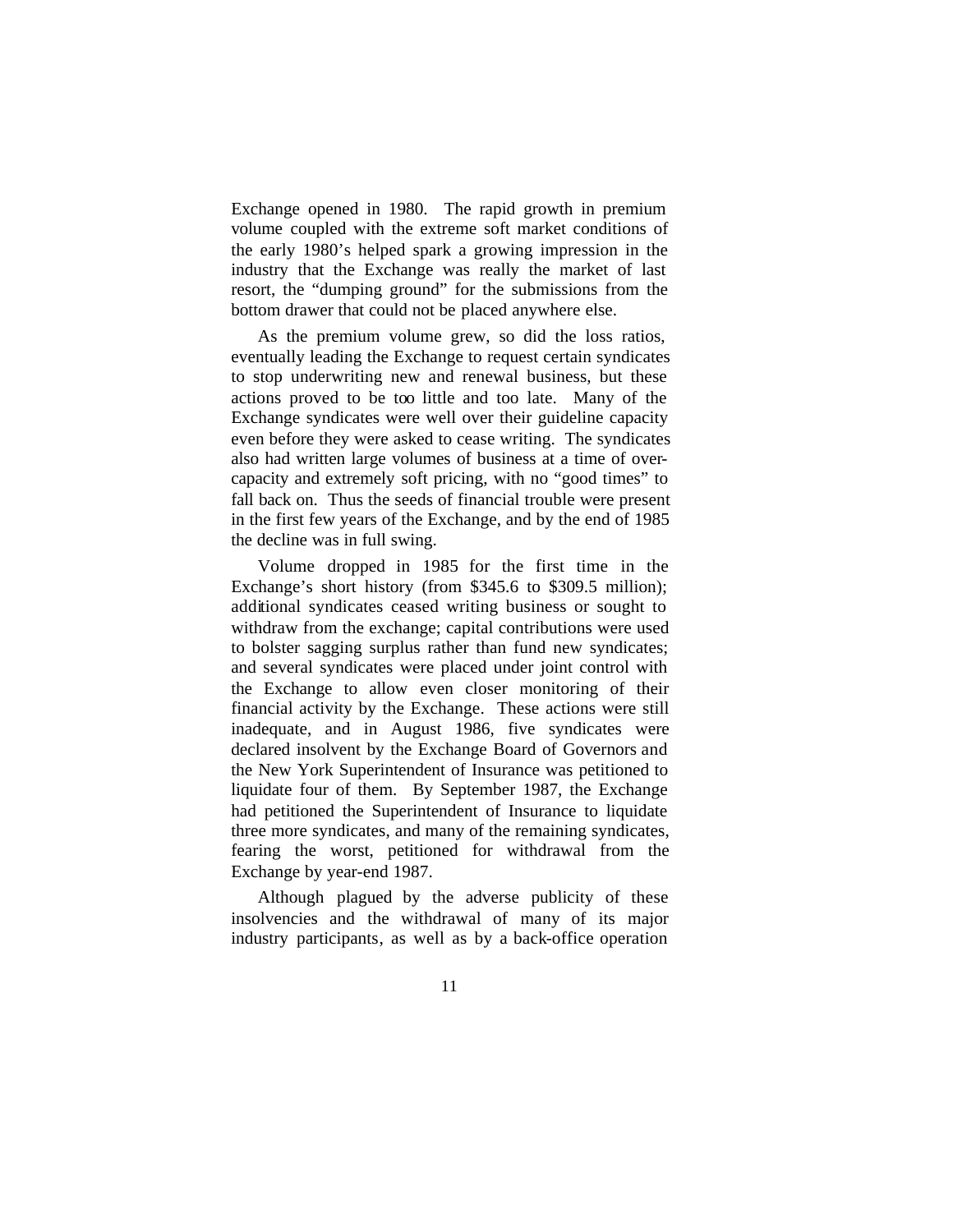that had not kept pace with its growth, the final straw appears to have been an action by the separate Board of Directors of the Exchange's security fund. On September 2, 1987 the security fund's board of directors called down the \$500,000 deposits of each of the underwriting members on the Exchange – a total of \$25 million – to meet the potential claims against the security fund resulting from the declared syndicate insolvencies. $\frac{10}{10}$  This action, which was totally unexpected by the underwriting members, sent a shockwave through the Exchange market resulting in all but ten of the syndicates petitioning to withdraw. On November 23, 1987, the remaining Exchange members, on the recommendation of the Board of Governors, voted to temporarily suspend the writing of new and renewal business on the Exchange. The Exchange never opened its doors again.

## **C. AFTER THE FALL – WHAT HAPPENED TO THE SYNDICATES?**

A total of fifty syndicates wrote more than \$1 billion in business on the Exchange. Although it is impossible to track, some estimates of the ultimate liabilities of the Exchange syndicates will reach in excess of \$3 billion. Where did these liabilities go after the Exchange closed?

 Ultimately ten of the fifty syndicates were declared insolvent by the Exchange and the Superintendent of Insurance was petitioned to liquidate them. Of these ten, seven were ultimately liquidated, and three were successfully "rehabilitated" under court approved plans. The seven syndicates ultimately liquidated were:

- KCC New York Corp.
- Heartland Group, Inc.
- Pan Atlantic Investors, Ltd.
- Pine Top Syndicate Inc.
- Realex Group N.V.
- U.S. Risk Inc.
- 12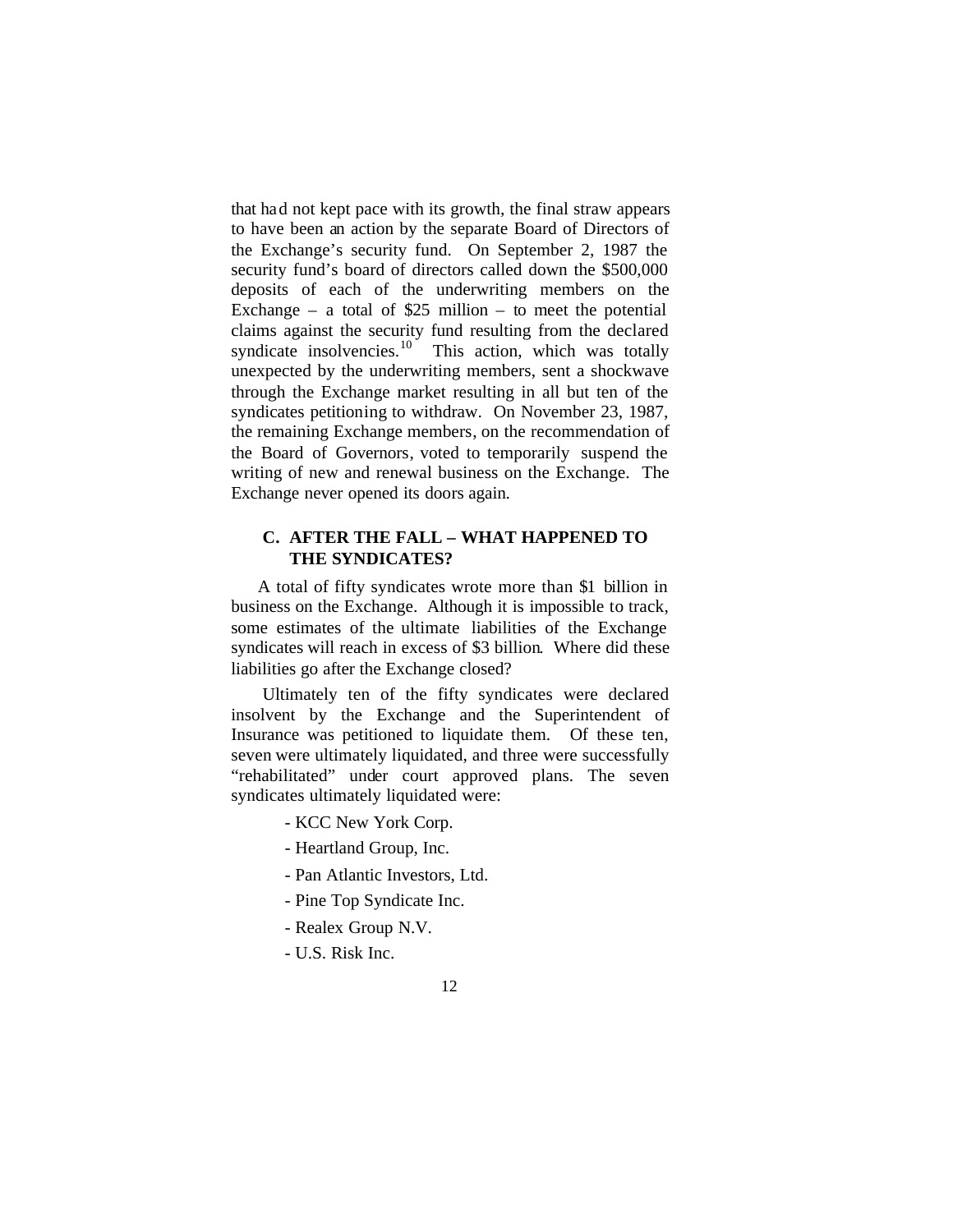The three successfully "rehabilitated" were:

- Burt Syndicate Inc.
- Candon Syndicate N.V.
- First New York Syndicate Corp.

The remaining syndicates withdrew from the Exchange over the next several years with their obligations being assumed by other insurance entities. Most of these syndicates, particularly those sponsored by major insurance entities, had their insurance obligations assumed by affiliated entities. Those without substantial insurance affiliates had to scramble to find acceptable assuming entities. The Exchange was anxious to shed all its members so that it could also be dissolved. Therefore, "acceptable" often included alien entities, particularly Bermuda or Cayman domiciled entities created specifically for this purpose.

Because of the substantial assumption upstream and offshore, it is impossible to track the ultimate liability for the business written on the Exchange. What we do know, however, is that many of these assuming entities followed the lead of several of the insolvent syndicates by pursuing aggressive commutation strategies to reduce their ultimate liabilities and to avoid their own insolvency. While today these "run-off" or "winding-up" operations are commonplace, in the mid-80s the concept was still developing and subject to regulatory suspicion and resistance.

Several of the syndicates that were declared insolvent by the Exchange and faced liquidation by the Superintendent of Insurance were pioneers in seeking to use commutations to increase surplus to minimally acceptable levels, and to allow the orderly run-off of liabilities without liquidation. These syndicates, although limited in resources, were uniquely situated to push the envelope in this area.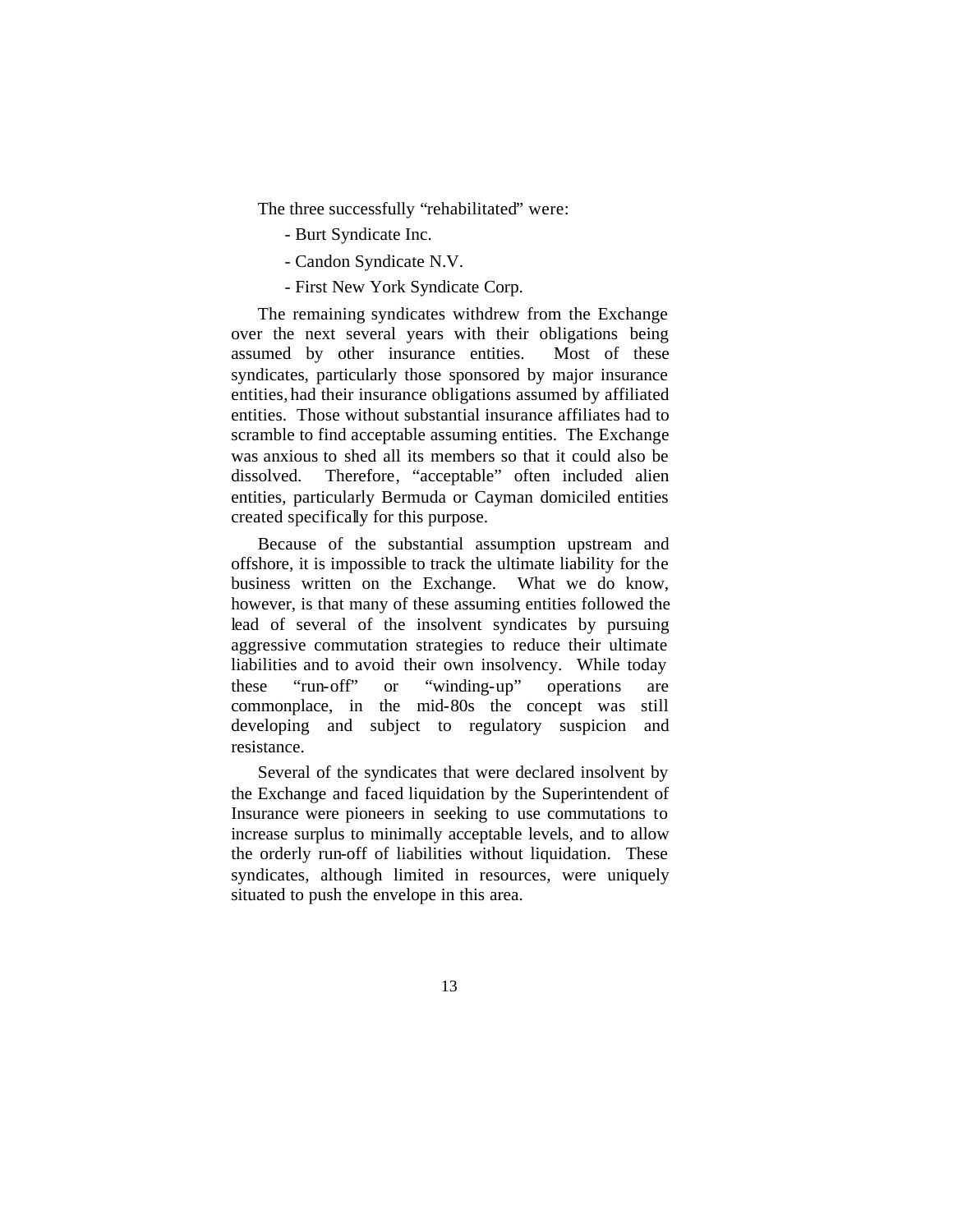# **III. THE EXCHANGE SYNDICATE INSOLVENCIES**

#### **A. THE EXCHANGE ACTIONS AND INACTIONS**

When the Exchange petitioned the New York Superintendent of Insurance to liquidate the first four syndicates in August 1986, many believed that it lost a golden opportunity to demonstrate to the industry that it could succeed as a self-regulated marketplace. Its constitution and by-laws, approved by the Insurance Department and the Legislature, provided the Exchange with significant powers over its underwriting syndicates. These powers included the types of authority generally granted to insurance regulators over insurers, such as the authority to:

- restrict writings;
- require an increase in surplus or capital requirements;
- issue cease and desist orders;
- suspend authority;
- place a syndicate under its supervision; or
- declare a syndicate insolvent and seek liquidation. $11$

In addition, however, the Exchange had certain advantages that the state regulators do not enjoy. In particular, the Exchange had almost immediate access to information on the business of its syndicates. Syndicates could only write business through the Exchange facility, and all business written by the syndicates was processed by the Exchange. Therefore, in theory, the Exchange should have had much more timely and accurate information about the extent and character of the writings of each syndicate member. In fact, however, the Exchange did not take advantage of this access to information, as evidenced by its failure to stop the insolvent syndicates from continuing to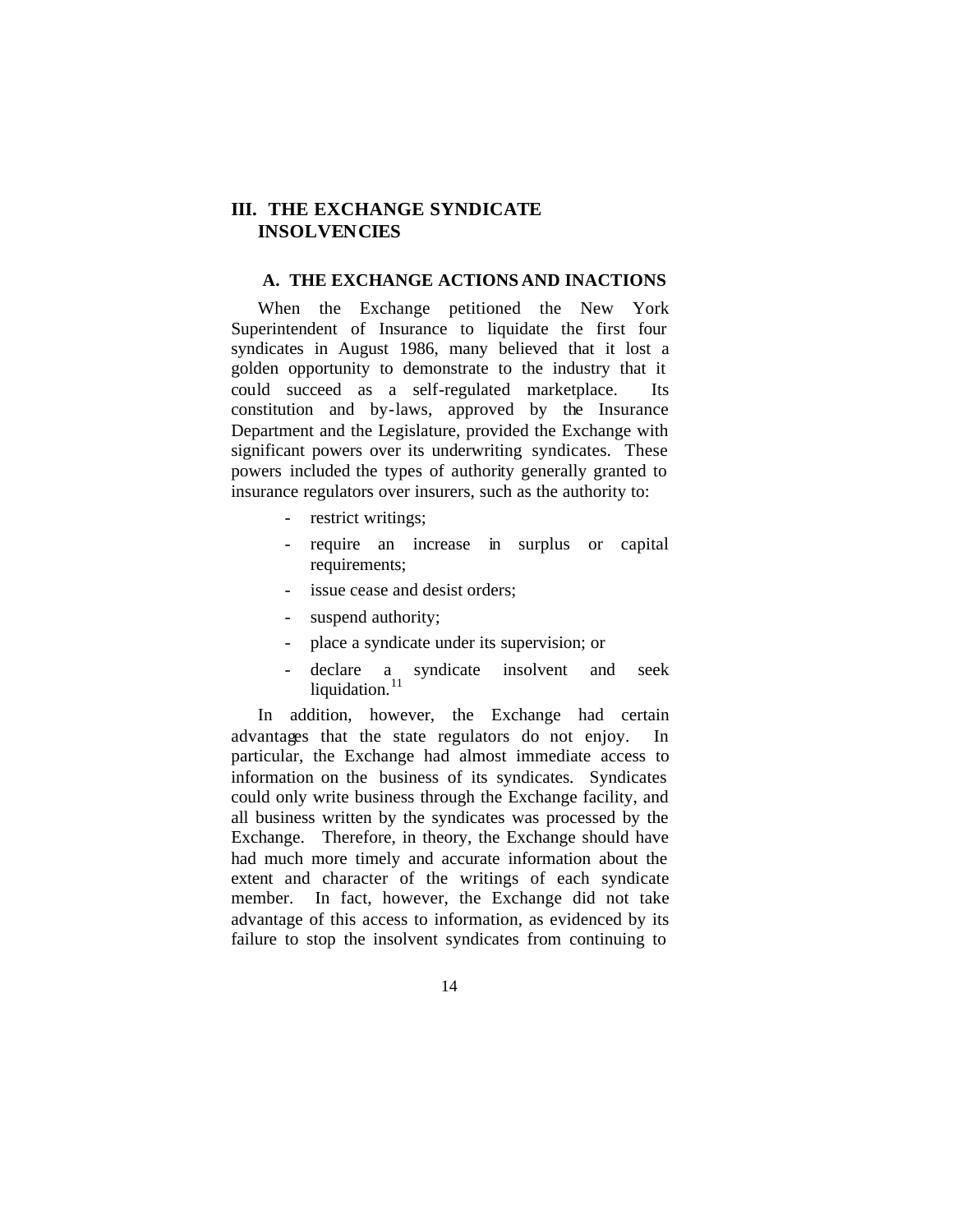write business long after they had overextended their capital resources.

The reasons for this failure were complex, including the blurring of the line between the Exchange as promoter of the market as well as its regulator (an issue that Lloyd's was also forced to address many years later), and the processing backlog at the Exchange facility that prevented it from having any significant control of the information available to it. The syndicates that were the subject of the Exchange's belated efforts to control their writings also suggested that the Exchange's backlog prevented them from knowing the true extent of their writings until it was too late.

Once they realized that the Exchange management was determined to rid itself of these troubled entities by petitioning the Superintendent of Insurance to liquidate them, $^{12}$  many of the members, both underwriting syndicates and brokers, urged that the Exchange find a market solution to the problem rather than simply turning them over to the State. They argued that for the Exchange to be accepted as a viable market, it had to deal with the adversity of financially troubled syndicates to show the industry that it had the ability and the resources to address difficult situations. The Exchange, it was argued, should use its unique selfregulatory authority to work with the syndicate managers, the broker community and the Exchange's security fund to find a way keep the troubled syndicates out of the liquidation process.

Because these syndicates were almost exclusively a reinsurance market, it was argued, there was much more leeway in negotiating commutations and other arrangements with ceding companies and retrocessionaires. Furthermore, funds were available to assist in bolstering these syndicates through the Exchange's security fund, in which all syndicate members had contributed substantial funds, both through initial deposits upon joining the exchange and through assessments on the premiums written through the facility.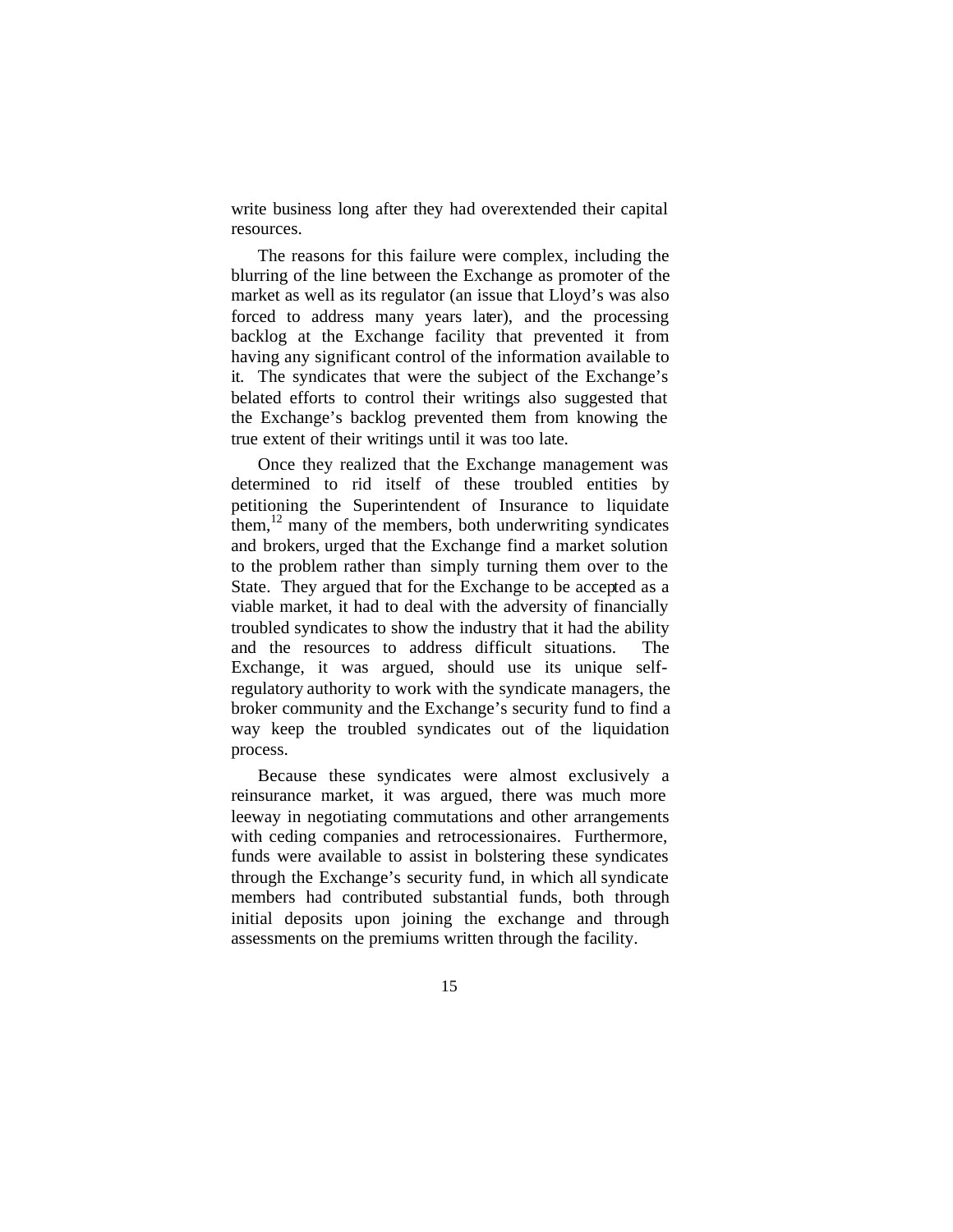One of the proposed market solutions was for the creation of a new syndicate that would be the reinsurer of or assuming entity for the insolvent syndicate liabilities. This new syndicate -- which had the working name Syndicate 101 – would be capitalized by the existing members, take control of the remaining assets of the insolvent syndicates, and look for additional financial support from the Security Fund. This proposal was presented long before the Lloyd's market "invented" Equitas.

For whatever reasons, however, the Exchange took no extraordinary steps to attempt to prevent the liquidation of these syndicates, including Syndicate 101, and petitioned the Superintendent of Insurance to liquidate four syndicates in August 1986, and three more by September 1987 when the NYIE Security Fund drew down the \$500,000 initial deposits of each of the 50 member syndicates.

Soon after the Exchange petitioned for the liquidation of the first four syndicates in August 1986, the New York Superintendent of Insurance commenced liquidation proceedings against them. These proceedings, however, did not stop the attempts to avoid liquidation. The efforts of several of these syndicates and their owners helped lay a foundation for the use of commutations and other financial arrangements to avoid formal liquidation of professional reinsurance companies. A review of these efforts is helpful to understand the regulatory, legal and market issues at the time, some of which continue to be applicable to today's market.

### **B. THE SYNDICATE LIQUIDATION PROCEEDINGS**

After the formal liquidation proceedings were commenced by the Superintendent of Insurance, the owners and managers of several of these syndicates continued to press for plans to avoid liquidation, but now the case was being presented to the New York Insurance Department, not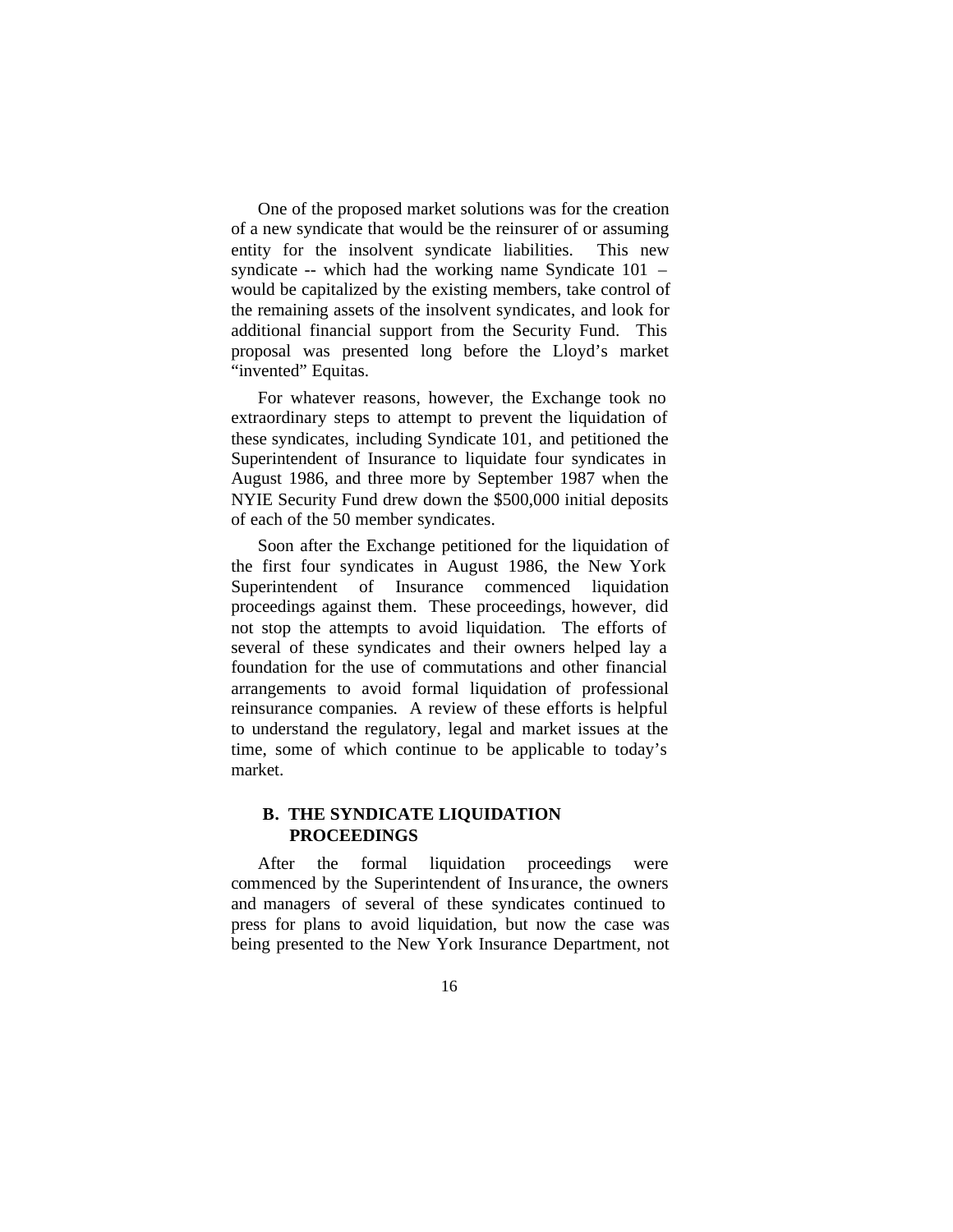the Exchange. The Insurance Department was not any more sympathetic to the syndicates' urgings, however, than the Exchange had been. If anything, the Insurance Department was even more adamant in its refusal to consider the use of commutations and other agreements with syndicate creditors to avoid liquidation.

It was the Department's position that such agreements would be tantamount to self liquidation, which was specifically prohibited by the Insurance  $Law<sup>13</sup>$  The syndicates argued that it was not self-liquidation if it was part of a court approved plan. Furthermore, an overwhelming percentage of the ceding companies were in favor of a settlement of their claims without waiting through a lengthy and costly liquidation process. Because the ceding companies as the creditors of the syndicates were in favor of these plans, who was the Department protecting by refusing to allow the plans to proceed?

These arguments fell on deaf ears at the Department until the court made them listen!

# **1. The KCC New York Syndicate Corp. Proceeding**

Under the New York Insurance law, an order of liquidation cannot be entered without providing for a hearing on the merits of the application.<sup>14</sup> The first such hearing for an Exchange syndicate occurred in December 1987 with respect to the KCC New York Syndicate Corp. (KCC), one of the first syndicates that the Superintendent of Insurance sought to liquidate. $15$ 

Prior to the hearing, KCC presented to the Court and the Department a plan of rehabilitation. Under the plan, KCC would pay a varying percentage of paid, case reserves and IBNR that, if accepted by the Court, would restore its surplus to positive. Included with the plan were signed agreements from ceding companies representing over 80% of outstanding claims accepting the terms of the plan, subject to Court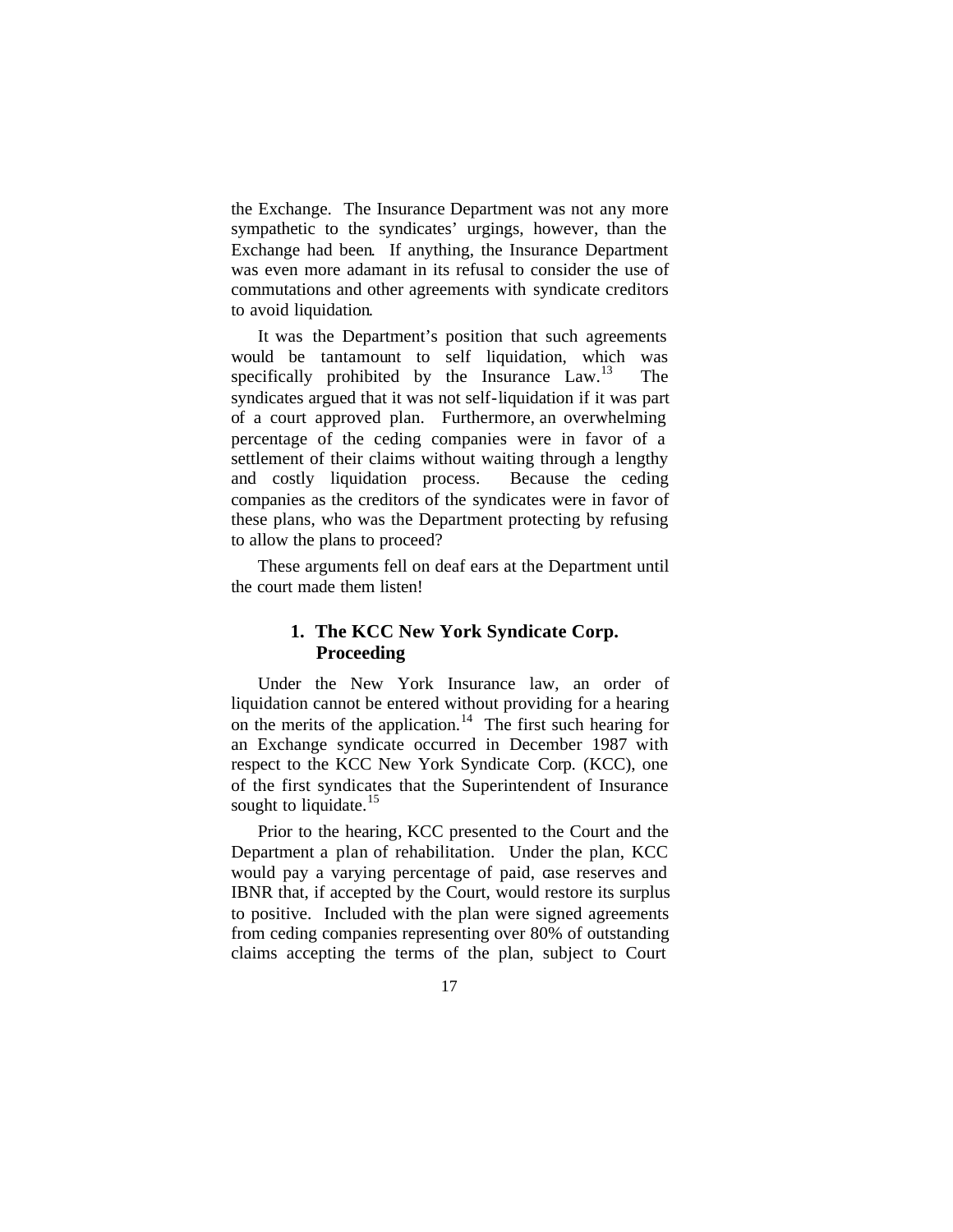approval. The Department strongly objected to the plan on several grounds, the most significant being its objection to self-liquidation. In addition, however, the Department also objected on the grounds that it could only be effective if 100% of ceding companies approved, that each claimant received exactly the same percentage distribution (so there would be no 'Preferential" treatment), and the plan must result in the syndicate's surplus be ing restored to at least \$2.2 million – the minimum capital level for a syndicate to actively write on the Exchange.

With no agreement being reached between KCC and the Insurance Department, an evidentiary hearing was scheduled before Justice Irving Kirschenbaum of the New York Supreme Court in Manhattan. The hearing, however, never got past the Department's first witness, its internal examiner. After setting forth the Department's case for a determination of insolvency, the examiner was presented on cross examination with the following definition of insolvency in the Exchange's Constitution and By-Laws:

> "Insolvent" means a financial condition in which the conduct of business by a Member or Associate Broker on the Exchange may jeopardize the interests of other Members, Associate Brokers or of policyholders due to a finding, based upon a financial statement made by, or a report on examination of, such a Member or Associate Broker, *that the Member or Associate Broker is unable to pay its outstanding lawful obligations as they mature in the regular course of business*. 16 (Italics added)

For some unknown reason, the Exchange Constitution – which was codified as part of the Insurance Law -- used a bankruptcy rather than insurance definition of insolvency. In other words, as long as you could pay your claims as they matured, regardless of whether or not you did not have the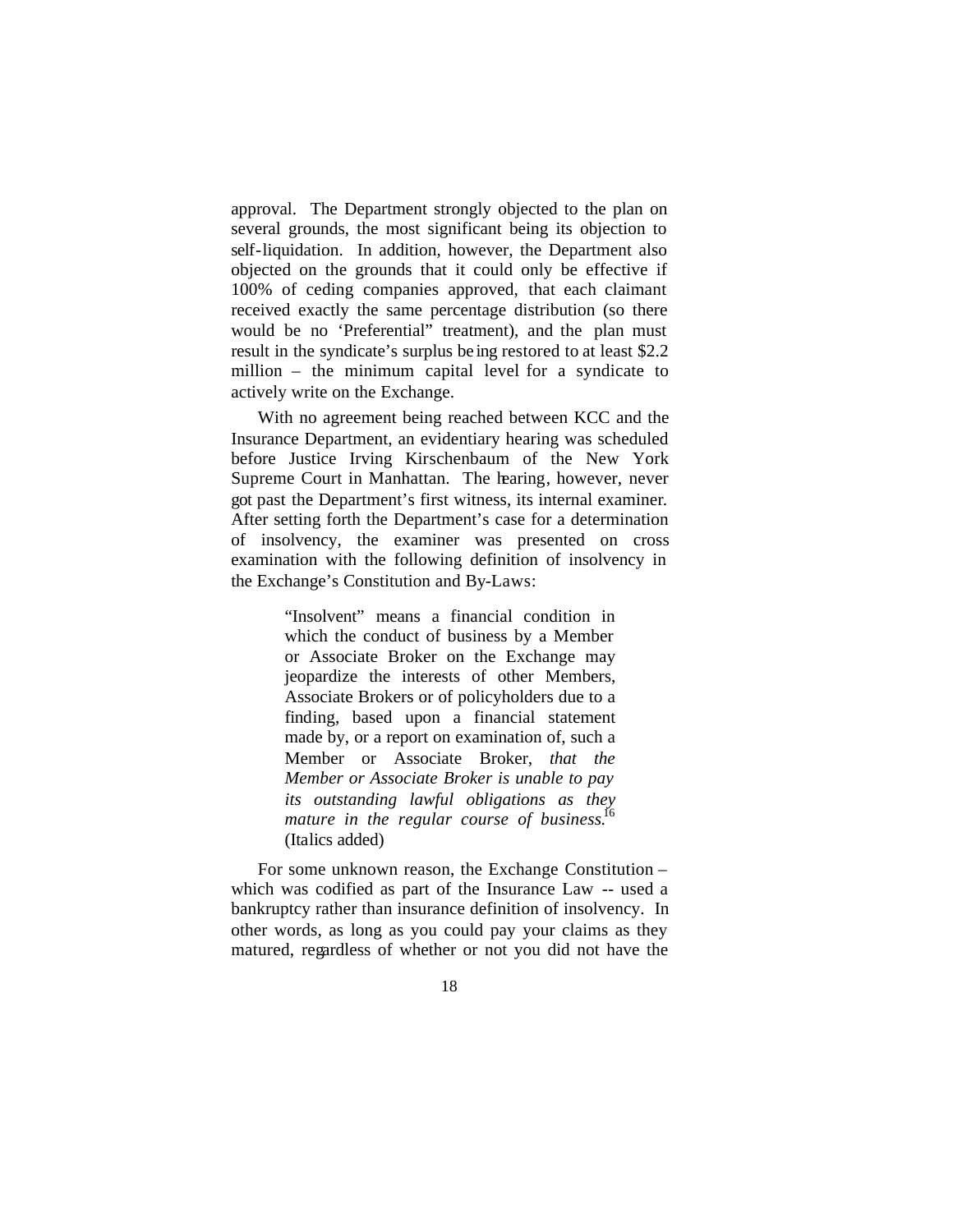assets currently to pay your ultimate losses, you were not insolvent! Furthermore, Justice Kirschenbaum had a bankruptcy background and understood the distinction presented to him.

Rather than facing a decision determining that KCC was NOT insolvent, the Department reluctantly agreed to accept KCC's plan of rehabilitation, which was then approved by the Court.

The KCC proceeding also paved the way for other syndicate plans to be negotiated with the Department and approved by the Court.

#### **2. Other Syndicate Plans**

The success of obtaining approval of the KCC plan opened the door for other syndicate plans to be negotiated with the Department and approved by the Court. Additionally, with the Court's involvement the Security Fund took an interest in these plans, apparently realizing that spending some funds now to support these plans could remove far greater sums from its potential obligations down the road.

The syndicate plans focused on two elements: commutations with ceding companies representing at least 90% of liabilities, including IBNR; and reinsurance to cover the uncommuted liabilities. The Security Fund participated in three of these plans as shown by the following schedule , prepared by the Security Fund, showing the name of the syndicate, the date the approval by a judge of the Supreme Court, New York County of each plan was entered, and the payment by the Security Fund for reinsurance premium to cover the uncommuted liabilities for each syndicate: $17$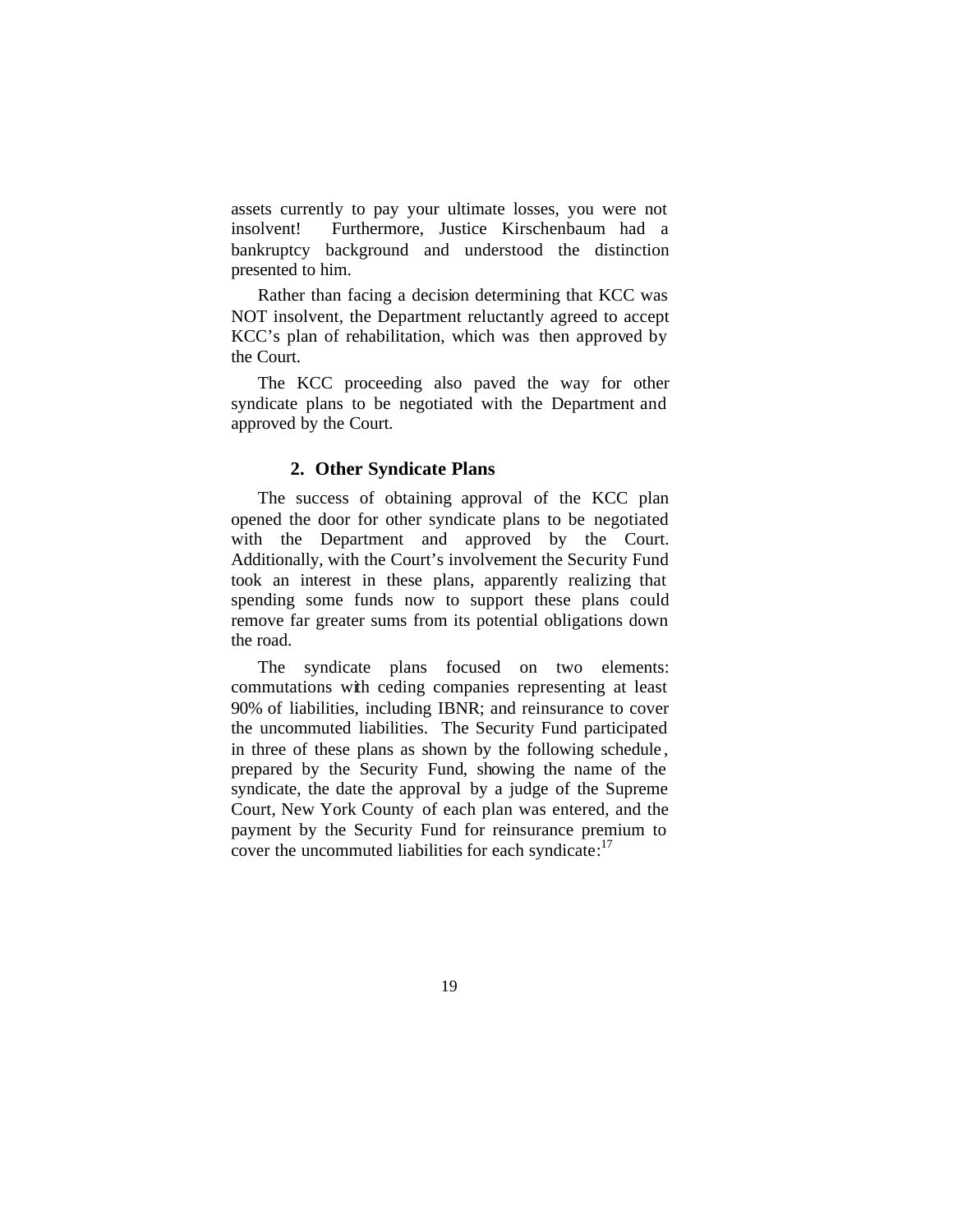|                     |              | <b>AMOUNT OF</b>     |
|---------------------|--------------|----------------------|
|                     |              | PREMIUM              |
|                     | DATE OF      | <b>PAID BY THE</b>   |
| NAME                | <b>ENTRY</b> | <b>SECURITY FUND</b> |
| BURT SYND.          | 0/25/88      | \$2,640,500          |
| <b>CANDON SYND.</b> | 12/20/88     | 2,320,000            |
| FIRST NY SYND.      | 12/29/88     | 500,000              |
|                     | TOTAL.       | \$5,460,500          |

Ironically, the syndicate that forced the issue with the Department through the Court, KCC, eventually lost its fight to avoid liquidation. In 1991 KCC returned to the Court for approval of an amendment to its plan. By this time all but approximately 10% of its liabilities had been successfully commuted and paid. However, the remaining surplus did not exceed the Department's call for a minimum of \$2.2 million, the minimum surplus required to write on the Exchange (which was no longer operating!). Because the bulk of the syndicate's obligations had been met, its ownership decided it no longer made economic sense fighting the Department on this requirement, and did not contest the renewed petition to liquidate.

Months after the order of liquidation was entered against KCC, the Appellate Division of the New York Supreme Court overturned a lower court ruling in the First New York proceeding, unanimously holding that the \$2.2 million surplus of the Department was not necessary because the Exchange was no longer operating and there was no possibility for the syndicate to write any further business.<sup>18</sup> Unfortunately, this decision came too late for KCC.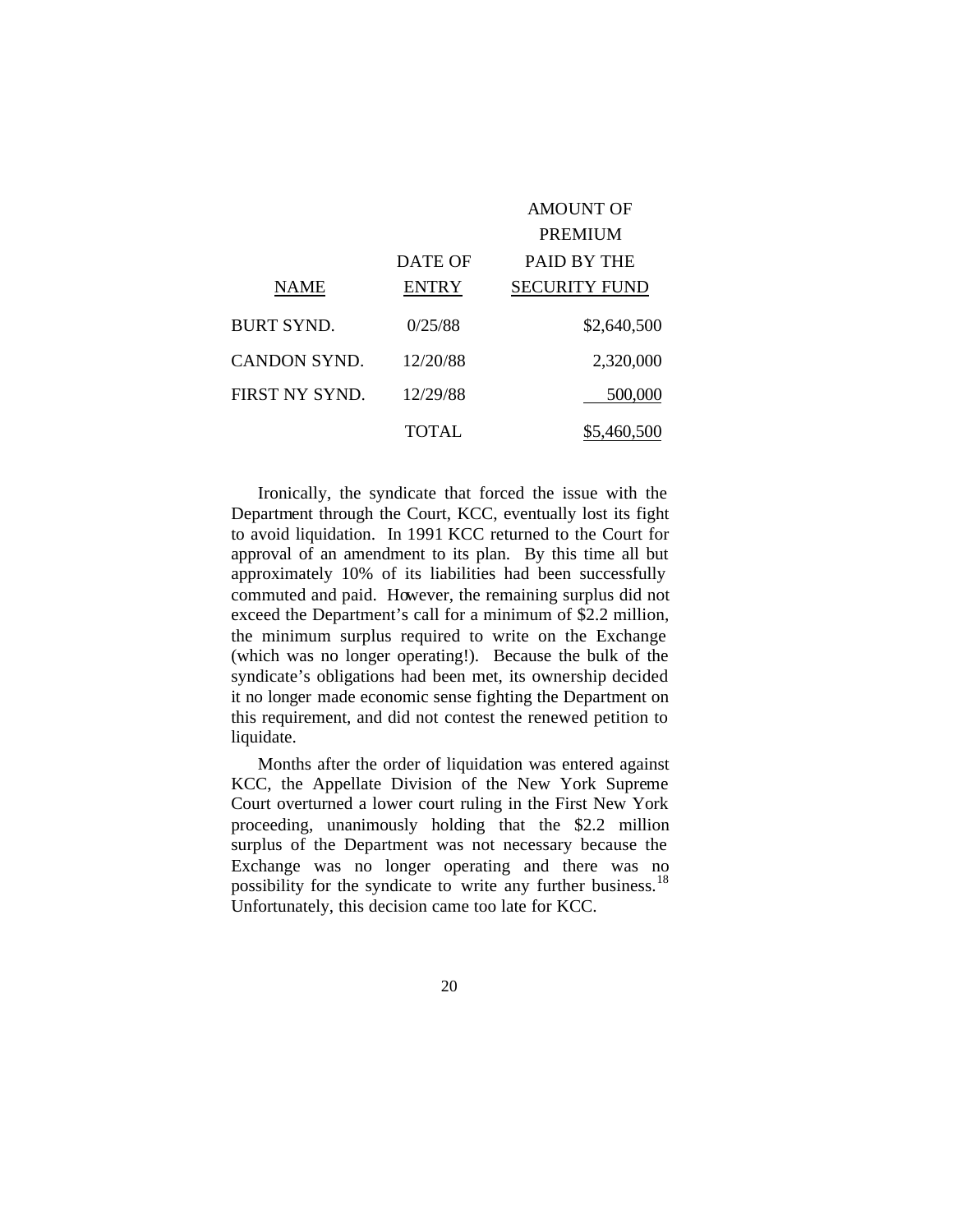### **IV. POSTSCRIPTS AND LEGACIES**

The relative success of the rehabilitation efforts of the Exchange syndicates broke new ground for the winding-up of professional reinsurance companies. These efforts opened the door for other reinsurance entities facing financial difficulty to explore new ways to address these concerns, and to work with regulators, ceding companies and the Courts to develop solutions that benefited everyone without the prospect of decades of unproductive liquidation proceedings.

### **A. RUN-OFF/WINDING-UP PLANS FOR PROFESSIONAL REINSURERS**

The challenge to the insurance definition of insolvency led reinsurers and regulators to consider allowing entities to run-off their obligations by current valuing liabilities rather than adhering to strict insurance accounting.

Unfortunately, New York was late to the table in this regard, although some instances of achieving similar results can be found, usually through the use of reinsurance rather than obliquely allowing discounting.

### **B. §1231 OF THE NEW YORK INSURANCE LAW**

A good example of New York appearing to embrace the new ground advanced by the Exchange syndicate insolvencies is §1231 of the New York Insurance Law. This statute appears to be a liberalization of the use of commutations in New York. In fact, it was a reaction to the Court approved plans of the Exchange syndicates designed to remove the review and approval of these plans from the Courts and place that review and approval solely with the Insurance Department. This end is accomplished by the statute requiring that any plan to use commutations to restore the surplus of a licensed insurer must be approved by the Superintendent of Insurance, and that any such plan does not remove the Superintendent's prerogative to pursue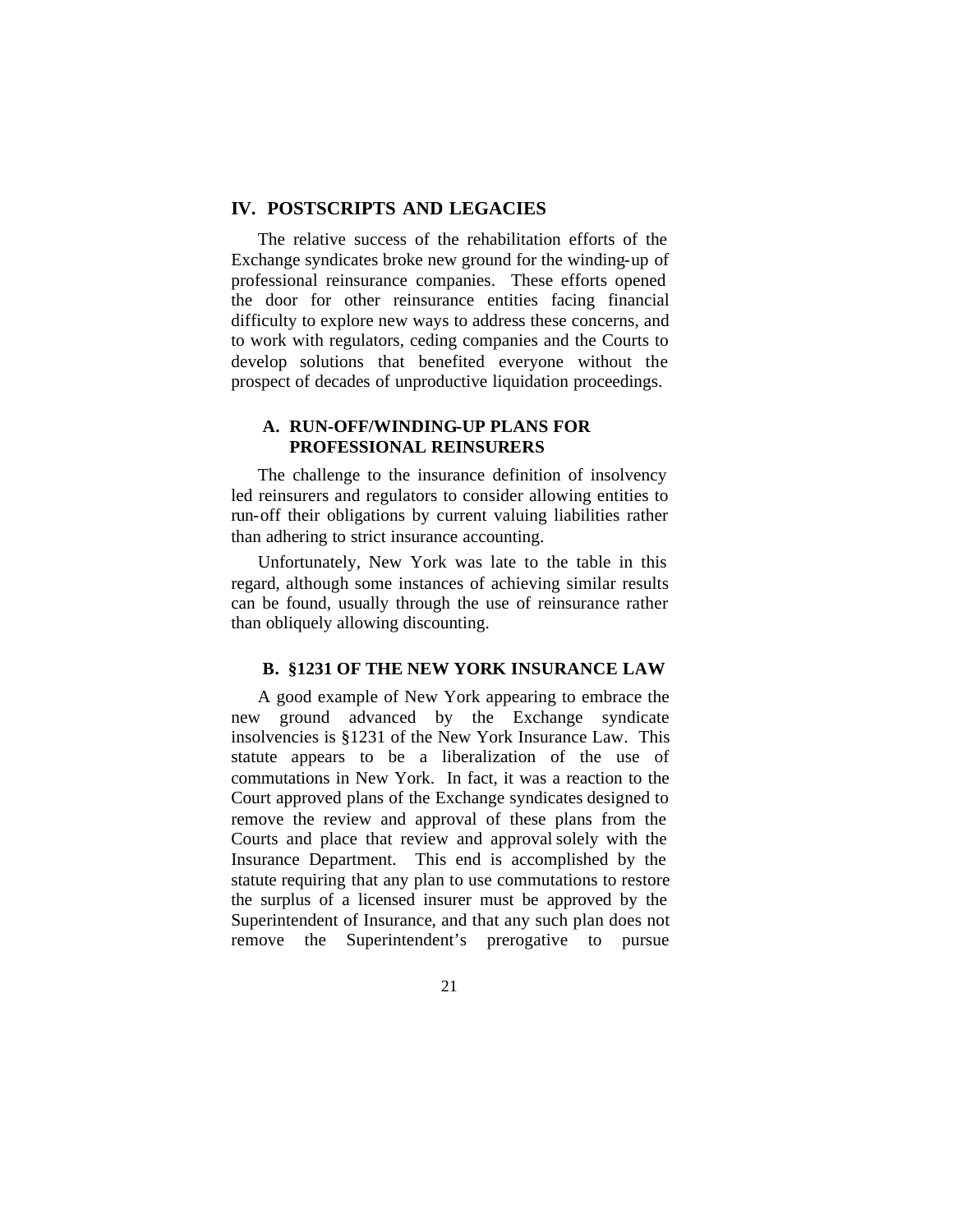rehabilitation or liquidation under Article 74 of the Insurance Law. 19

Quite simply, f §1231 and the regulation promulgated pursuant to that  $section<sup>20</sup>$  had been in place before the Exchange syndicates presented their plans to the Court, the Court would have been compelled to reject the plans because the Department had not approved them.

#### **C. EQUITAS (YES, EQUITAS!)**

To say that the insolvent syndicates invented Equitas may be a stretch. There can be no denying, however, that the central proposition of Equitas – establishing a separate entity within the Lloyd's market to assume the old obligations of its syndicates – were similar indeed to the Syndicate 101 concept presented to the Exchange and the Court in the late-1980s, well before the Equitas solution was raised at Lloyd's.

### **V. THE NYIE SECURITY FUND, INC.**

No review of the aftermath of the Exchange would be complete without a discussion of the Security Fund. In fact, such a discussion is particularly appropriate at this time because of its Court approved but as of yet unfulfilled plan to distribute its assets.

The Exchange legislation and its Constitution and By-Laws called for the establishment of a security fund to protect the policyholders of Exchange syndicates.<sup>21</sup> It was to be a separate entity from the Exchange, with its own board of directors. The NYIE Security Fund, Inc. was therefore established under the New York Not-For-Profit Corporation law, with its own charter and by-laws. Funding for the security fund was to come from the syndicates, but in return the syndicates were exempt from contributing to the State Guaranty Funds (nor were its policyholders covered by the State funds).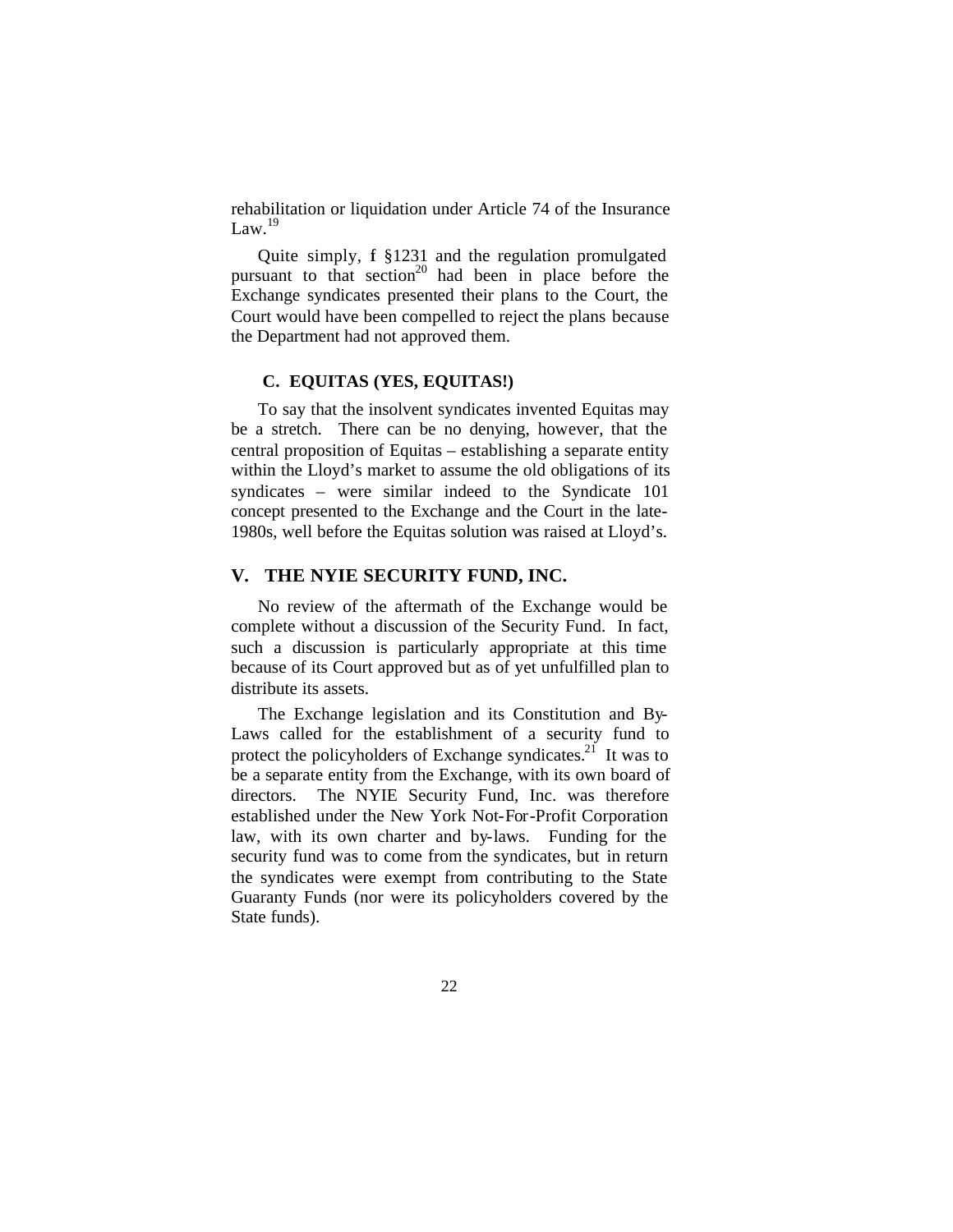Funding was from two sources: a \$500,000 Initial Deposit by each underwriting member upon acceptance as a member (the "Deposit Fund"), and through an assessment on premiums written on the Exchange (the "Surcharge Fund"). At the time of the call down of the Deposit Fund in September 1987 (discussed above in Section II.B.), the Security Fund controlled assets of approximately \$39 million, the \$25 million in deposits and approximately \$14 million accumulated in the Surcharge Fund, including the investment income on those funds.

Under Article XIII of the Exchange Constitution and By-Laws, the Security Fund was obligated to pay only those "unpaid contractual obligations" that are certified as unpaid by the Superintendent of Insurance to the Security Fund upon the completion of the liquidation of a syndicate. In other words, after a syndicate is placed into liquidation under Article 74 of the Insurance law, the Superintendent acts as liquidator as he would with any insolvent domestic insurer. Only upon distribution of all the assets of the syndicate in liquidation would the Superintendent be in a position to certify the unpaid claims to the Security Fund, and only then would the Security Fund have any obligation to pay policyholder claims of an insolvent syndicate.

In the seventeen plus years since the first order of liquidation was entered in respect of an Exchange syndicate in 1987, the Security Fund has not paid out any funds in payment or for the benefit of syndicate policyholders aside from the roughly \$5.5 million in assets used by the Security Fund to purchase reinsurance back in 1988. This is in part due to the fact that the Superintendent did not certify any "unpaid contractual obligations" to the Security Fund until September 1996 when it issued a certification for U.S. Risk Inc.

Even upon receiving that certification, however, the Security Fund made no distribution, determining instead to wait until the Superintendent completed the liquidation of all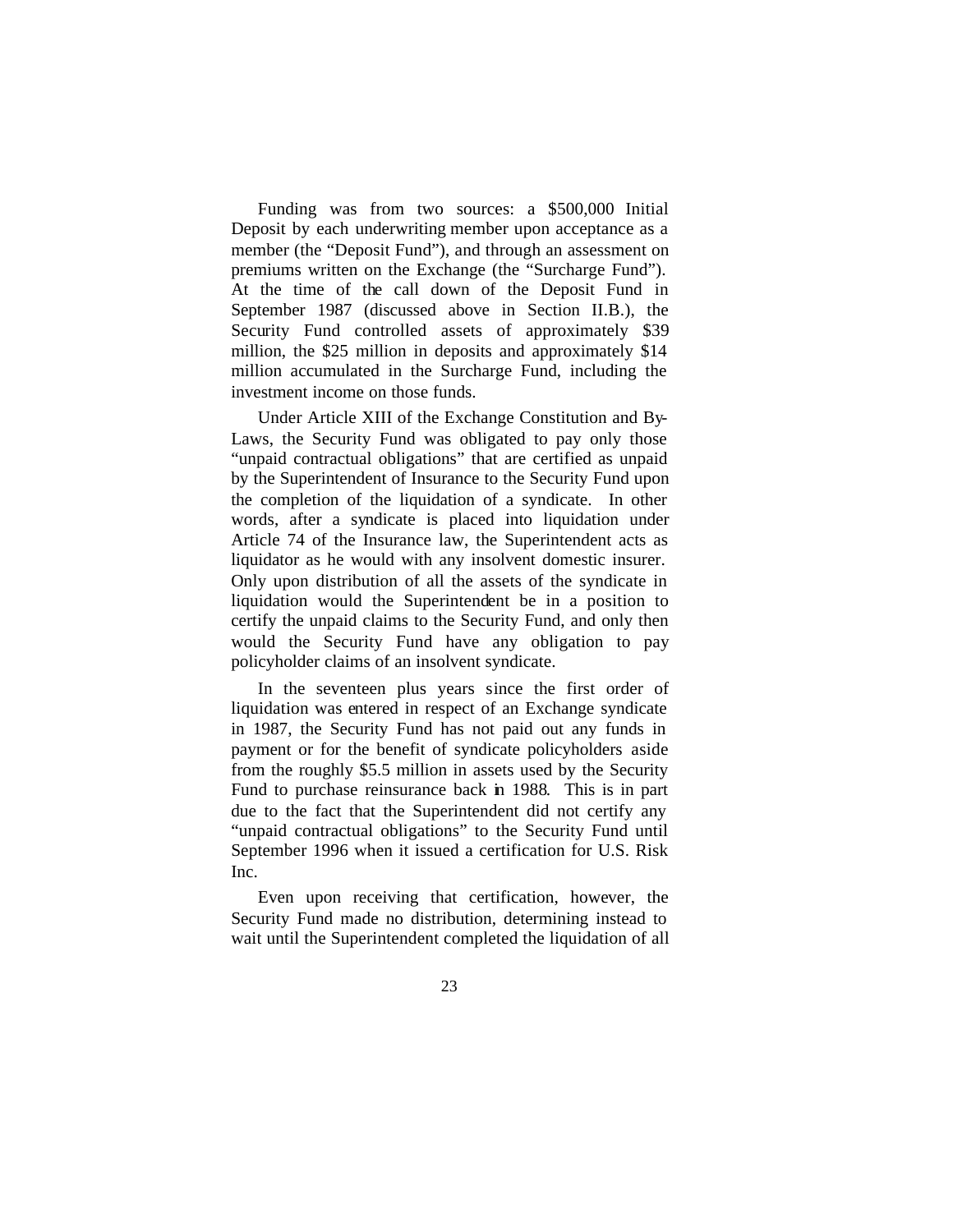the syndicates in liquidation. In this way, the Security Fund would be able to deal with a finite amount of claims. By the time of the first certification, all Exchange syndicates were either in liquidation or withdrawn with their obligations assumed by other insurance entities not covered by the Security Fund. Therefore, once the pending syndicate liquidation proceedings were completed, there could be no further syndicate liquidations and hence no further claims against the Security Fund.

The last syndicate liquidation proceeding was completed in late 2002. In November 2003, the Security Fund petitioned the New York Supreme Court, New York County, for an order pursuant to sections 510 and 511 of the Not-For-Profit Corporation Law approving a plan under which the Security Fund would distribute substantially all of its assets (less a reserve for expenses) on a pro-rata basis to the holders of unpaid contractual obligations certified to the Security Fund by the Superintendent of Insurance.<sup>22</sup> According to the Plan of Distribution filed with the Petition, the Security Fund had certifications from the Superintendent of Insurance for all liquidated syndicates, showing a total of "unpaid contractual obligations" of \$112,553,457.81, and "gross amounts available on June 30, 2003" of \$81,759,812, or a little more than  $72\%$  of the certified claims.<sup>23</sup>

The Security Fund's Petition and Plan of Distribution were approved by an order of Justice Herman Cahn filed on February 24, 2004. As of this time, no funds have yet been distributed by the Security Fund in accordance with this order.

#### **VI. CONCLUSION**

In February 1996 an order of liquidation was entered in the New York Supreme Court for the Exchange entity itself. Although its life was brief, the consequences of the Exchange – both good and bad – continued to be felt in the industry some seventeen years after it closed its doors. Some of these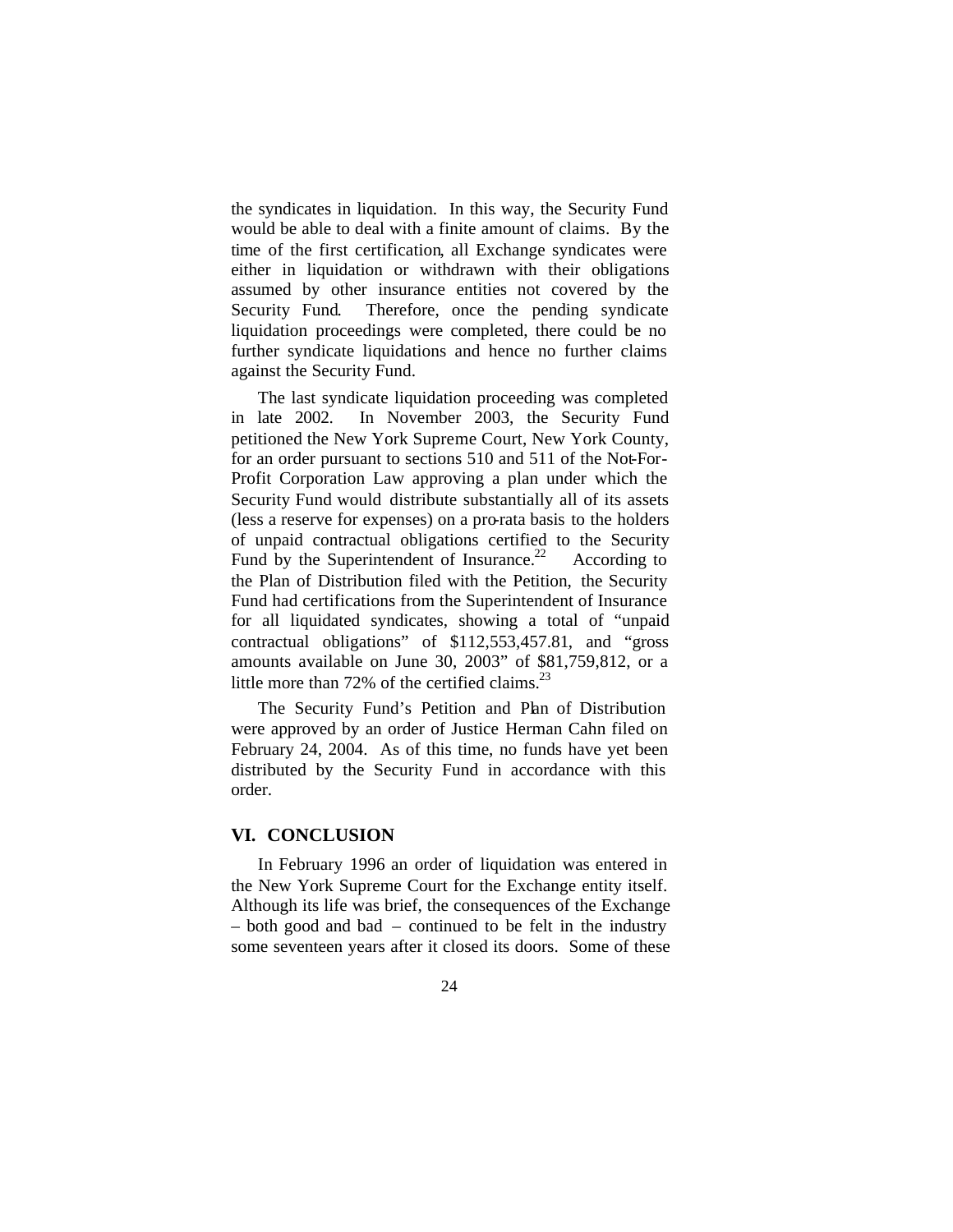consequences are obvious to any ceding company "stuck" with an Insurance Exchange certificate participated on by insolvent or untraceable syndicates. More importantly, however, may be the developments arising from the ashes of the insolvent syndicates and the contributions of those syndicates to the development of better ways to address the run-off or winding up of professional reinsurance entities, and the increase in flexibility of the regulators in addressing the problems of financially troubled insurers and reinsurers.

# **VII. ENDNOTES**

 $\overline{a}$ 

<sup>3</sup> This section and other parts of this paper are derived from this author's book on insurance exchanges in the U.S., "Exchange: A Guide to an Alternative Insurance Market" (NILS Publishing Co., 1987).

<sup>4</sup> 75 U.S. [Wall.] 168

5 322 U.S. 533, rehearing den., 323 U.S. 811

 $6$  See, e.g., New York Insurance law  $\S 3404(e)$ , a recodification of old Insurance law §176, setting forth the precise form of the "standard fire insurance policy of the State of New York.", also referred to as the "section 176 form."

<sup>&</sup>lt;sup>1</sup> New York Insurance Law, Articles 62,  $\S$ §6201 – 6203.

 $2$  New York Insurance Department Regulations No. 89, 89-A and 89-B (NYCRR, Part 18).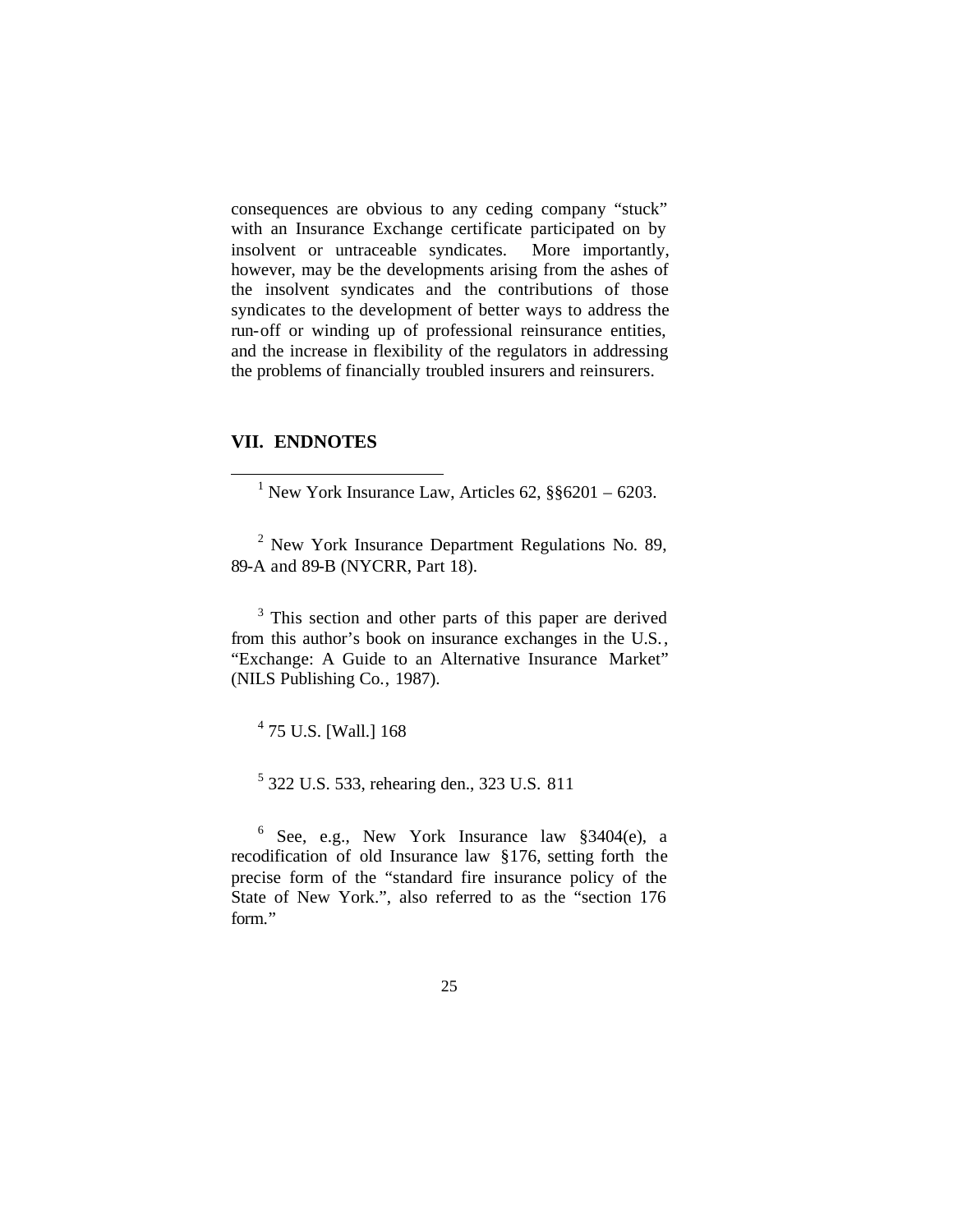<sup>7</sup> See New York Insurance law Article 63, and Regulation 86 (NYCRR, Part 18B).

 $8$  Following is the full text of  $§6201(b)$ :

 $\overline{a}$ 

(b) The purposes of the exchange shall be:

 (1) to provide a facility for the underwriting of:

(A) reinsurance of all kinds of insurance;

 (B) direct insurance of all kinds on risks located entirely outside the United States;

 (C) direct insurance of all kinds on risks located in the United States other than in this state, provided that such risk qualifies for placement pursuant to the excess and surplus lines requirements of the urisdiction in which the risk is located; the superintendent may permit the exchange or its syndicates, or both, to take such steps as may be necessary to qualify as an excess and surplus lines insurer in such jurisdiction;

 (D) risks which shall have been submitted to and certified as having been rejected by a committee representative of insurers licensed by the superintendent under article sixty-three of this chapter, subject to conditions imposed by the superintendent pursuant to regulation; and

 (2) to manage the facility authorized by this article, in accordance with regulations promulgated by the superintendent.

9 *An Analysis of the New York Insurance Exchange's Economic Impact*, the Diebold Group, Inc., April 1981, at page 6.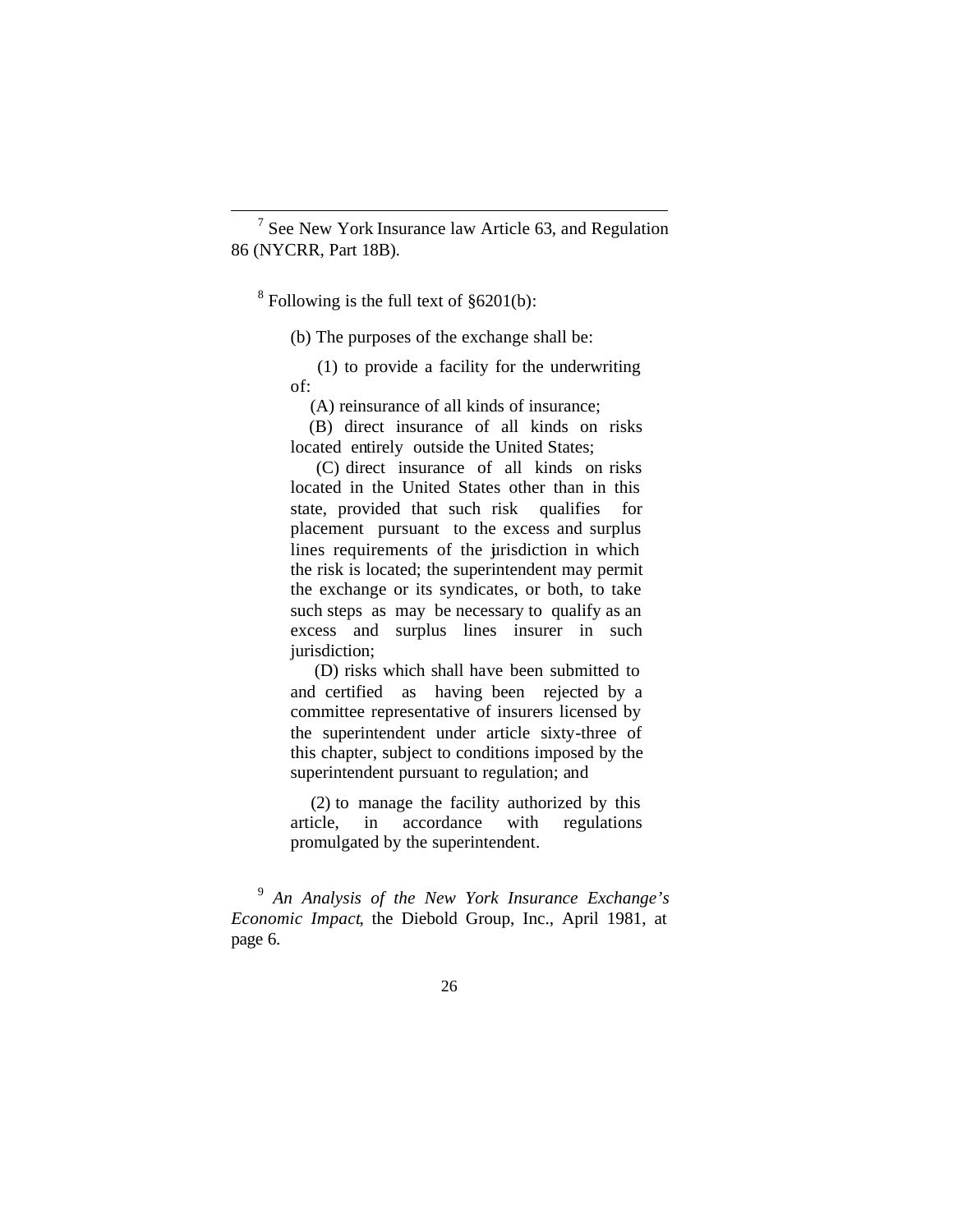<sup>10</sup> Several syndicates contested the call-down by the security fund. These attempts were rejected by the trial courts and the authority of the Security Fund to make the call-down confirmed on appeal. See *Matter of Senate Syndicate, Inc. v. New York Insurance Exchange, Inc. and NYIE Security Fund, Inc.*, 167 A.D.2d 113, 561 N.Y.S.2d 202 (App. Div., 1<sup>st</sup> Dept., 1990).

 $11$  New York Insurance Exchange Constitution and By-Laws, Article II, §13.

 $12$  Ibid, §13(f).

 $\overline{a}$ 

 $13$  See New York Insurance law §7402(j), which makes self liquidation a grounds for entry of an order of rehabilitation. §7404 incorporates all grounds for rehabilitation as grounds for liquidation.

<sup>14</sup> See New York Insurance Law §7417.

<sup>15</sup> *In the Matter of the Application of James P. Corcoran, as Superintendent of Insurance of the State of New York, for an order to take possession of and liquidate the business of and dissolve KCC New York Syndicate Corporation*, New York Sup. Ct., Index No. 46701/87. The author was counsel to KCC New York Syndicate in this proceeding.

<sup>16</sup> Constitution and By-Laws, Article I,  $\S4$ (o).

<sup>17</sup> Petition of the NYIE Security Fund, Inc., verified November 10, 2003, to the New York Supreme Court , New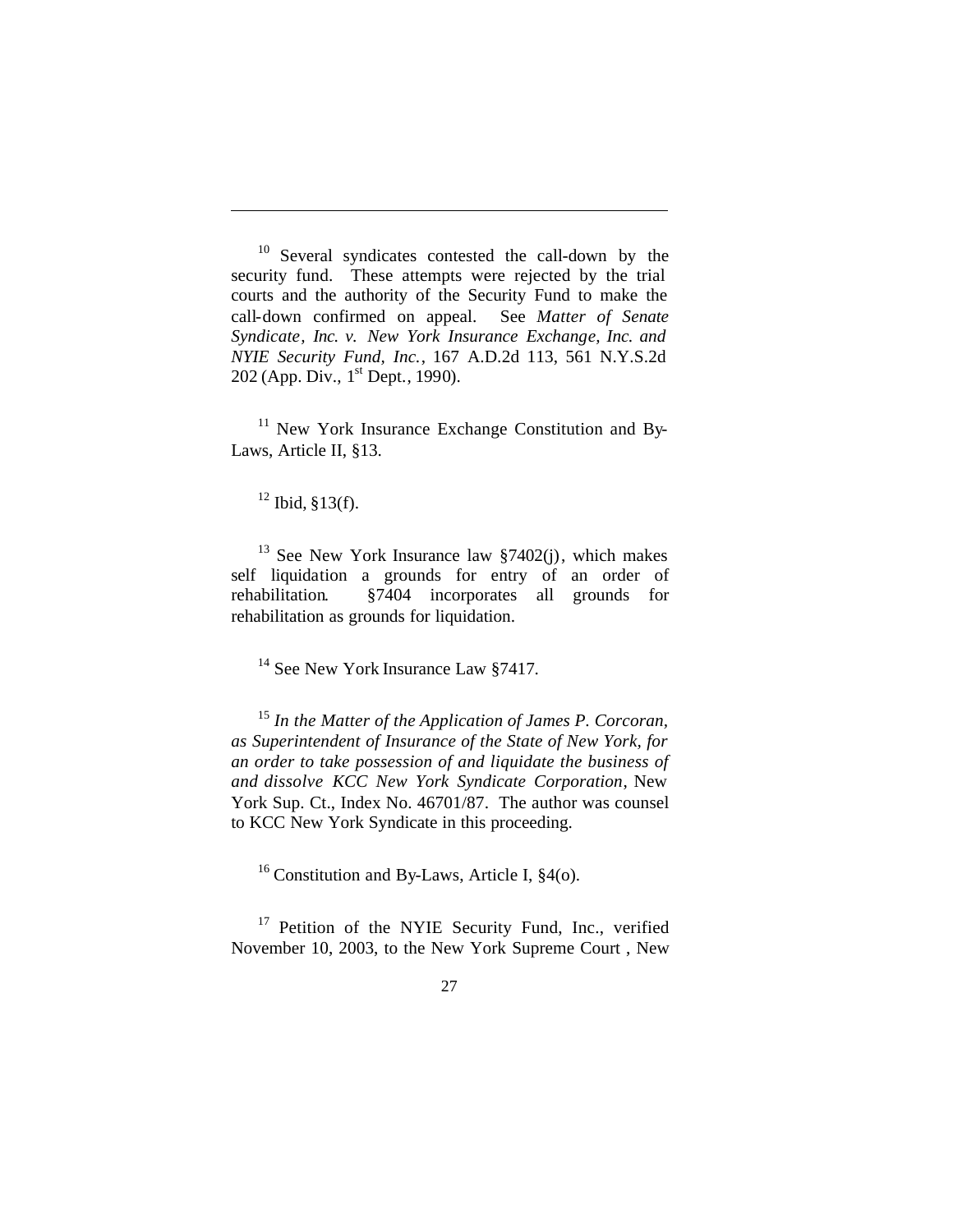York County, Index No. 119499/03, *In the Matter of the Application of NYIE Security Fund, Inc. for an Order Approving its Plan for the Distribution of Assets and Payment of Unpaid Contractual Obligations Certified to it by the Superintendent of Insurance*, at page 16.

<sup>18</sup> *In Re Corcoran (First New York Syndicate Corp*oration), 171 A.D.2d 431, 567 N.Y.S.2d 13 (App. Div., 1<sup>st</sup> Dept., 1991).

<sup>19</sup> The full text of §1231 follows:

 $\overline{a}$ 

§1321. Commutation of reinsurance agreements.

(a) If the superintendent finds that a domestic insurer or a United States branch of an alien insurer entered through this state is impaired or insolvent within the meaning of this chapter, the superintendent may permit such insurer to utilize commutations of reinsurance agreements to eliminate the impairment or insolvency, provided that such commutations are approved by the superintendent in accordance with standards prescribed by regulation.

 (b) For purposes of this section, commutation of a reinsurance agreement is the elimination of all present and future obligations between the parties, arising from the reinsurance agreement, in exchange for a current consideration.

 (c) Nothing herein contained shall preclude the superintendent from proceeding against such insurer under any other provision of this chapter.